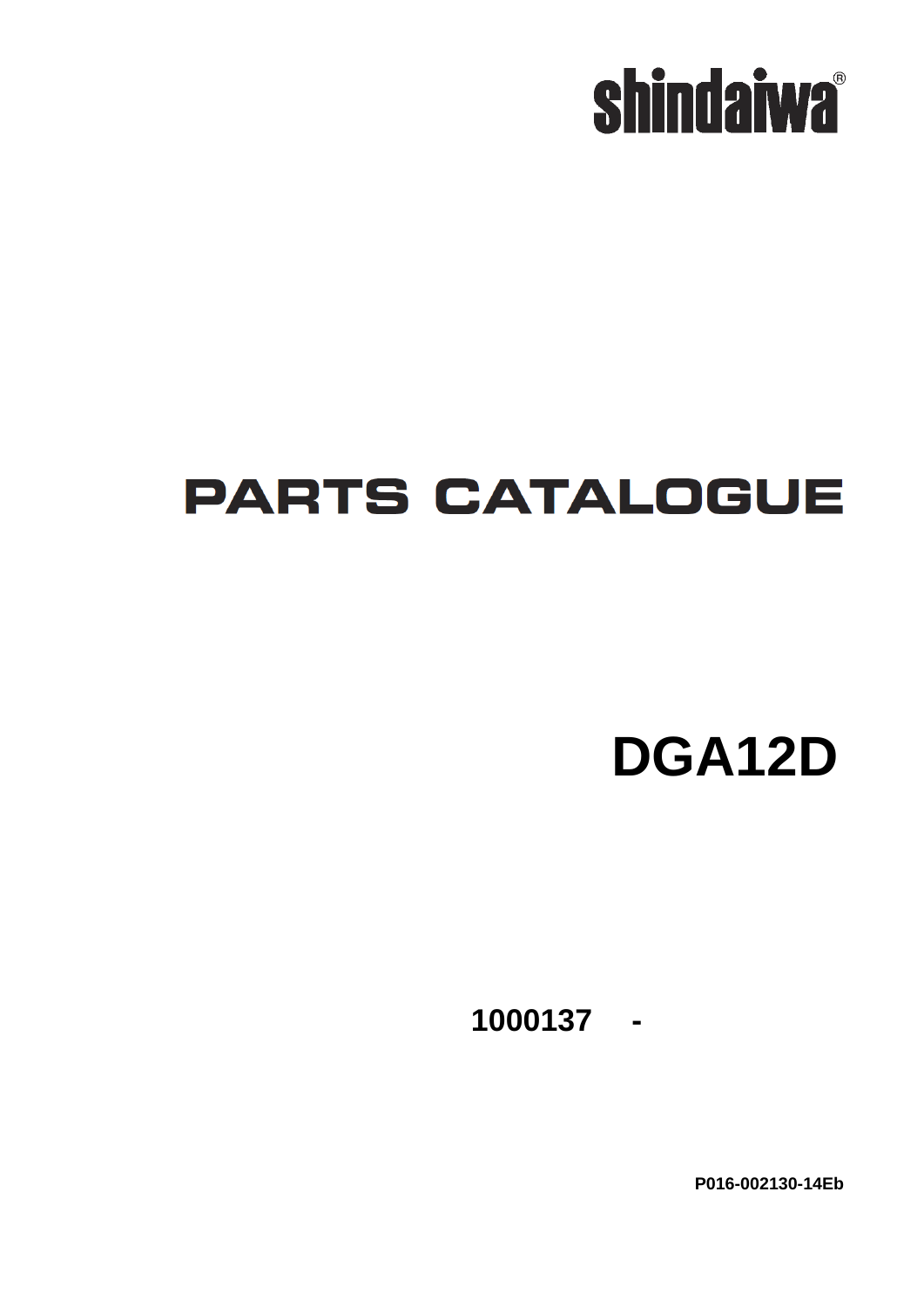### **DGA12D** 1. ENGINE, RADIATOR

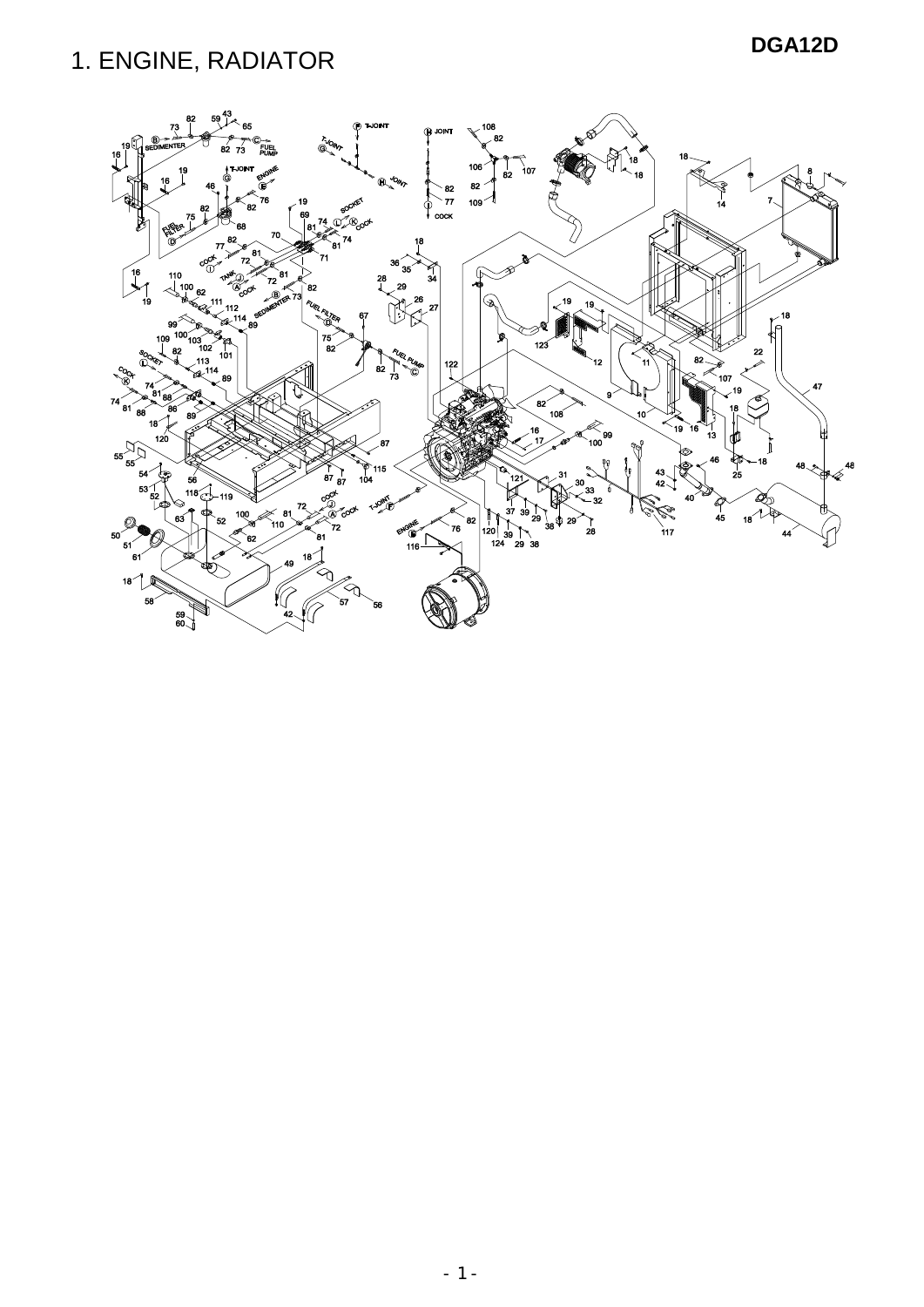| <b>KEY</b> | LV.       | PART NUMBER Q'TY DESCRIPTION |                |                         | <b>REMARKS</b> | NOTE1 | NOTE <sub>2</sub> |
|------------|-----------|------------------------------|----------------|-------------------------|----------------|-------|-------------------|
| 7          |           | G200-000100                  | 1              | <b>RADIATOR ASSY</b>    |                |       |                   |
| 8          | $\ddot{}$ | M608-000040                  | 1              | <b>RADIATOR CAP</b>     |                |       |                   |
| 9          |           | G202-000210                  | 1              | <b>DUCT.RADIATOR</b>    |                |       |                   |
| 10         |           | G202-000220                  | 1              | DUCT, RADIATOR          |                |       |                   |
| 11         |           | V264-000220                  | 6              | <b>FLANGE NUT</b>       |                |       |                   |
| 12         |           | A172-002400                  | 1              | COVER.FAN               |                |       |                   |
| 13         |           | A172-002410                  | 1              | COVER, FAN              |                |       |                   |
| 14         |           | G201-000390                  | 1              | <b>RADIATOR STAY</b>    |                |       |                   |
| 16         |           | V490-000810                  | 6              | <b>CORD CLAMP</b>       |                |       |                   |
| 17         |           | 91564-06010                  | 1              | <b>SCREW-SW</b>         |                |       |                   |
| 18         |           | V205-001170                  | 21             | BOLT,8                  | M8*20-SPW      |       |                   |
| 19         |           | V204-001090                  | 15             | <b>BOLT FT SW</b>       |                |       |                   |
| 25         |           | G126-000410                  | 1              | <b>BRACKET, TANK</b>    |                |       |                   |
| 26         |           | G121-000500                  | 1              | STAY, ENGINE            |                |       |                   |
| 27         |           | V376-002010                  | 1              | <b>SPACER</b>           |                |       |                   |
| 28         |           | 91010-12030                  | 7              | <b>BOLT</b>             |                |       |                   |
| 29         |           | 900605-00012                 | 10             | WASHER, SPRING 12       | 12             |       |                   |
| 30         |           | G121-000510                  | $\mathbf{1}$   | STAY, ENGINE            |                |       |                   |
| 31         |           | V376-002020                  | 1              | <b>SPACER</b>           |                |       |                   |
| 32         |           | 900101-10025                 | 1              | BOLT 10*1.25*25         | 10*1.25*25     |       |                   |
| 33         |           | 900605-00010                 | 1              | WASHER, SPRING 10       | 10             |       |                   |
| 34         |           | C519-002450                  | 1              | <b>STAY</b>             |                |       |                   |
| 35         |           | M416-000010                  | 1              | <b>TIE MOUNT</b>        |                |       |                   |
| 36         |           | 91343-05012                  |                | <b>SCREW</b>            |                |       |                   |
| 37         |           | C519-003680                  | 1              | <b>STAY</b>             |                |       |                   |
| 38         |           | V207-000100                  | 3              | <b>BOLT</b>             |                |       |                   |
| 39         |           | 900602-00012                 | 3              | <b>WASHER 12</b>        | 13*24*2.5      |       |                   |
| 40         |           | G231-000430                  | 1              | <b>FLEXIBLE TUBE</b>    |                |       |                   |
| 42         |           | 900500-00008                 | 6              | NUT <sub>8</sub>        | 8*P1.25        |       |                   |
| 43         |           | 900605-00008                 | 5              | <b>WASHER, SPRING 8</b> |                |       |                   |
| 44         |           | G230-000150                  | 1              | <b>MUFFLER</b>          |                |       |                   |
| 45         |           | V104-001700                  | 1              | <b>GASKET</b>           |                |       |                   |
| 46         |           | 900147-08030                 | 4              | <b>BOLT. 8*30</b>       | $8*30$         |       |                   |
| 47         |           | G231-000420                  | 1              | <b>TAIL PIPE</b>        |                |       |                   |
| 48         |           | V495-002000                  | 1              | <b>CLAMP</b>            |                |       |                   |
| 49         |           | G250-000220                  | 1              | <b>FUEL TANK ASSY</b>   |                |       |                   |
| 50         | $\ddot{}$ | G255-000010                  | 1              | <b>TANK CAP</b>         |                |       |                   |
| 51         | $\ddot{}$ | A369-000160                  | 1              | <b>STRAINER</b>         |                |       |                   |
| 52         | $\ddot{}$ | K221-000030                  | 2              | <b>PACKING</b>          |                |       |                   |
| 118        | $\pm$     | V203-001730                  | 5              | <b>BOLT SW</b>          |                |       |                   |
| 119        | $\ddot{}$ | K210-000080                  | 1              | <b>PLATE</b>            |                |       |                   |
| 53         |           | E325-000070                  | 1              | <b>FUEL GAUGE</b>       |                |       |                   |
| 54         |           | 91031-05012                  | 5              | <b>BOLT SW</b>          |                |       |                   |
| 55         |           | V420-003020                  | 2              | PAD                     |                |       |                   |
| 56         |           | V420-003030                  | 8              | PAD                     |                |       |                   |
| 57         |           | A392-000270                  | 2              | <b>BAND, FUEL TANK</b>  |                |       |                   |
| 58         |           | A393-000240                  | 1              | <b>BAN STAY</b>         |                |       |                   |
| 59         |           | 900602-00008                 | 3              | WASHER 8                | 8.4*17*1.6     |       |                   |
| 60         |           | 900120-08050                 | 2              | <b>BOLT 8*50</b>        | $8*50$         |       |                   |
| 61         |           | V145-000320                  | 1              | <b>TANK BUSH</b>        |                |       |                   |
| 62         |           | V187-000090                  | $\overline{2}$ | <b>NIPPLE</b>           |                |       |                   |
| 63         |           | M416-000040                  | $\overline{2}$ | <b>TIE MOUNT</b>        |                |       |                   |
| 65         |           | 900100-08070                 | 1              | <b>BOLT 8*70</b>        | $8*70$         |       |                   |
| 67         |           | 900216-06014                 | $\overline{2}$ | <b>SCREW 6*14</b>       | $6*14$         |       |                   |
| 69         |           | E265-000120                  | 1              | <b>COCK</b>             |                |       |                   |
| 70         |           | V187-000100                  | $\overline{2}$ | <b>NIPPLE</b>           |                |       |                   |
| 71         |           | E237-000140                  | $\overline{c}$ | <b>ELBOW</b>            |                |       |                   |
| 72         |           | K401-000530                  | $\overline{2}$ | <b>HOSE</b>             |                |       |                   |
| 73         |           | K400-001850                  | $\overline{2}$ | <b>HOSE</b>             |                |       |                   |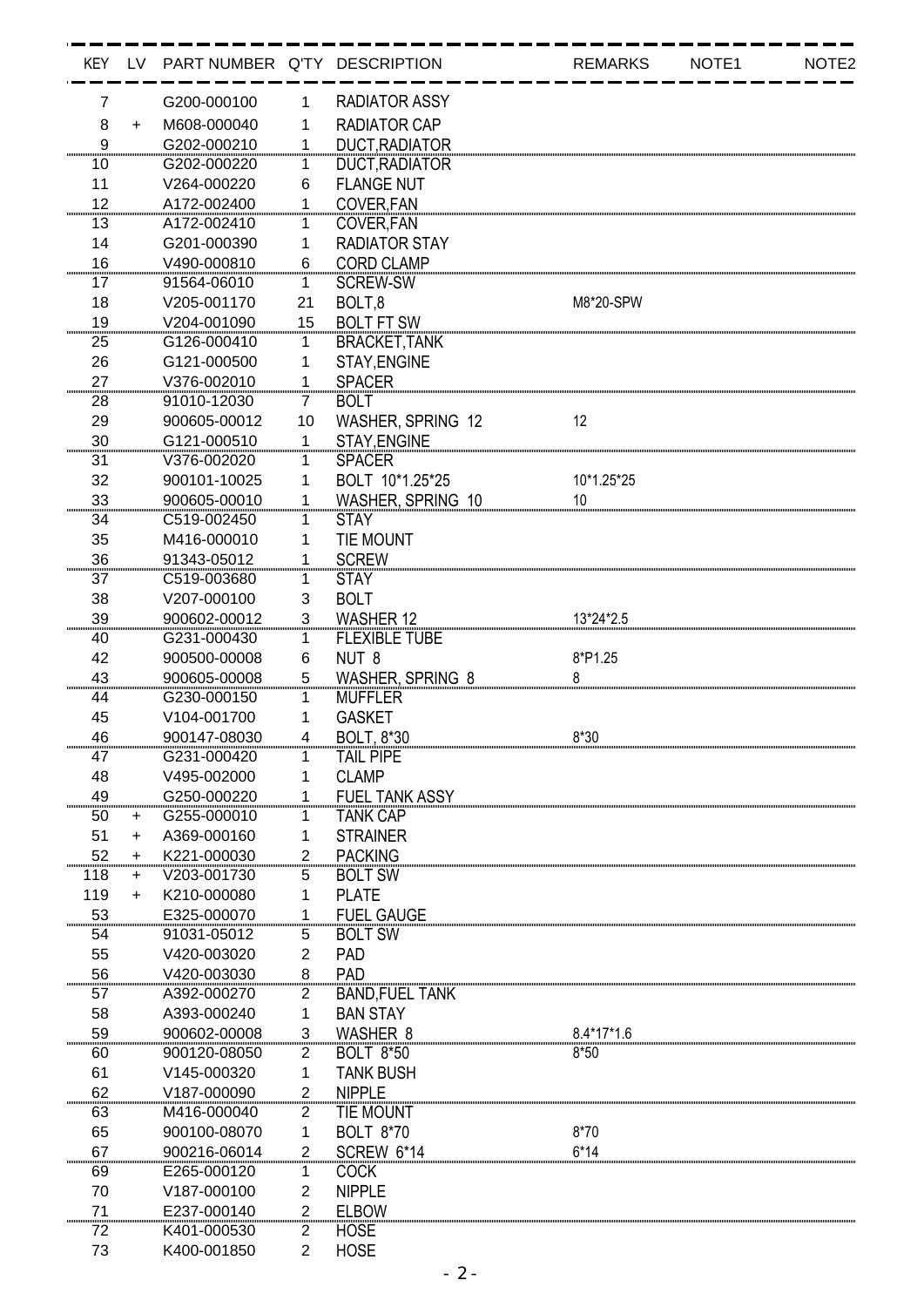### **DGA12D** 1. ENGINE, RADIATOR

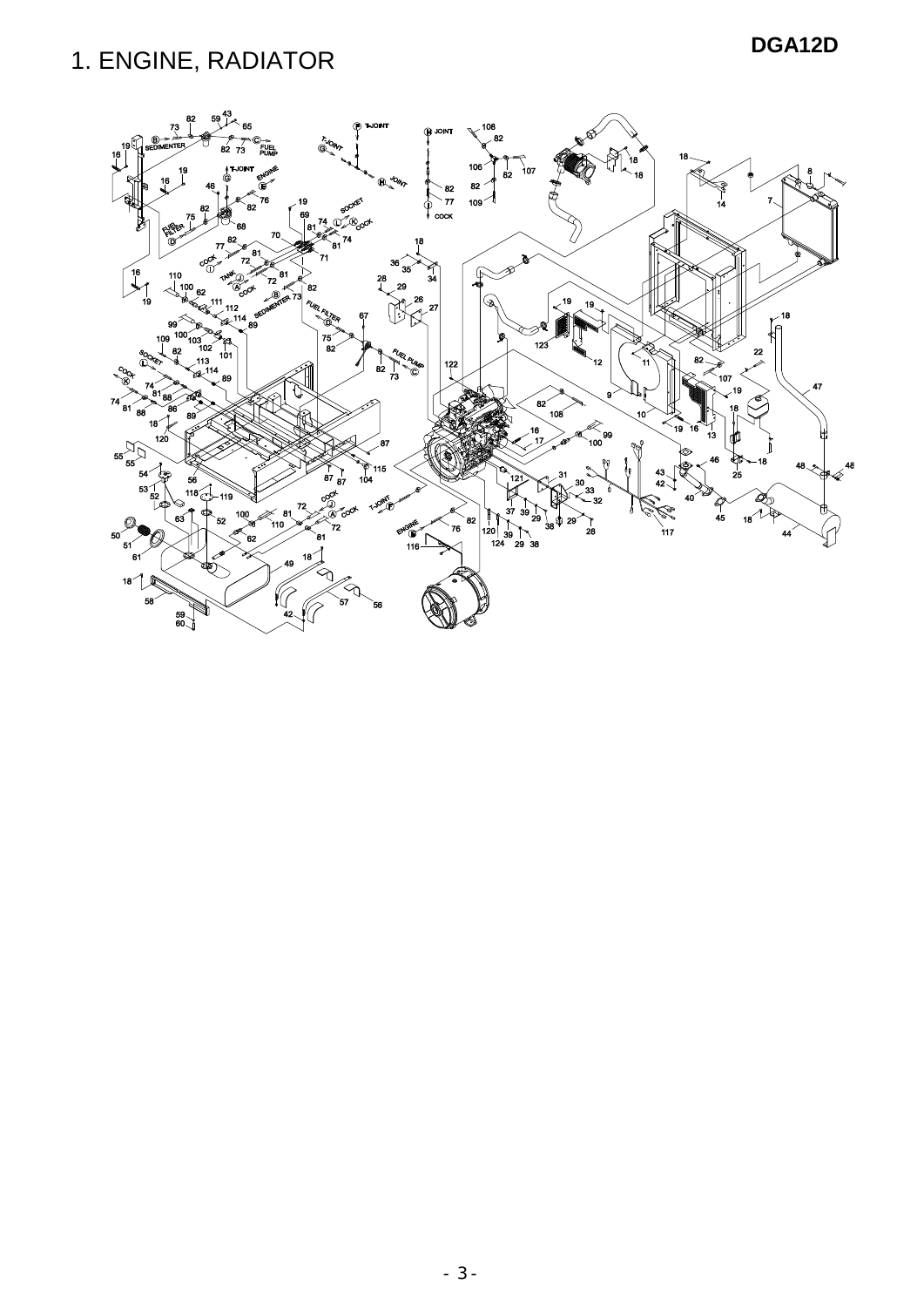| <b>KEY</b> | LV | PART NUMBER Q'TY DESCRIPTION |                  |                       | <b>REMARKS</b> | NOTE <sub>1</sub> | NOTE <sub>2</sub> |
|------------|----|------------------------------|------------------|-----------------------|----------------|-------------------|-------------------|
| 74         |    | V471-002920                  | $\overline{2}$   | <b>HOSE</b>           |                |                   |                   |
| 75         |    | K400-001840                  | 1                | <b>HOSE</b>           |                |                   |                   |
| 76         |    | K400-001820                  | 1                | <b>HOSE</b>           |                |                   |                   |
| 77         |    | K400-001860                  | 1                | <b>HOSE</b>           |                |                   |                   |
| 81         |    | V495-001660                  | 8                | <b>HOSE CLAMP</b>     |                |                   |                   |
| 82         |    | V495-001670                  | 16               | <b>HOSE CLAMP</b>     |                |                   |                   |
| 86         |    | C153-000170                  | 1                | <b>SOCKET</b>         |                |                   |                   |
| 87         |    | V205-001120                  | 6                | BOLT,8                | BM-8*20 W SW   |                   |                   |
| 88         |    | V187-000110                  | $\overline{2}$   | <b>NIPPLE</b>         |                |                   |                   |
| 89         |    | E328-000110                  | 4                | DRAIN PLUG            |                |                   |                   |
| 99         |    | K403-000060                  | 1                | <b>HOSE</b>           |                |                   |                   |
| 100        |    | V495-001720                  | $\overline{4}$   | <b>HOSE CLAMP</b>     |                |                   |                   |
| 101        |    | C <sub>153</sub> -000180     | 1                | <b>SOCKET</b>         |                |                   |                   |
| 102        |    | E265-000130                  | 1                | <b>COCK</b>           |                |                   |                   |
| 103        |    | V187-000150                  | 1                | <b>NIPPLE</b>         |                |                   |                   |
| 104        |    | E328-000160                  | 1.               | <b>DRAIN PLUG</b>     |                |                   |                   |
| 106        |    | M601-000170                  | 1                | <b>JOINT</b>          |                |                   |                   |
| 107        |    | K400-001890                  | 1                | <b>HOSE</b>           |                |                   |                   |
| 108        |    | K400-001950                  | 1                | <b>HOSE</b>           |                |                   |                   |
| 109        |    | K400-001820                  | 1                | <b>HOSE</b>           |                |                   |                   |
| 110        |    | V471-002910                  | 1                | <b>HOSE</b>           |                |                   |                   |
| 111        |    | E265-000140                  | 1                | <b>DRAIN COCK</b>     |                |                   |                   |
| 112        |    | V187-000120                  | 1                | <b>NIPPLE</b>         |                |                   |                   |
| 113        |    | V187-000160                  | 1                | <b>NIPPLE</b>         |                |                   |                   |
| 114        |    | C153-000190                  | $\overline{2}$   | <b>SOCKET</b>         |                |                   |                   |
| 115        |    | V206-000580                  | $\boldsymbol{2}$ | BOLT, 10              | M10*25-SPW     |                   |                   |
| 116        |    | C519-005450                  | 1                | <b>STAY</b>           |                |                   |                   |
| 117        |    | G360-000500                  | 1                | <b>WIRING HARNESS</b> |                |                   |                   |
| 120        |    | M383-000020                  | 1                | <b>LEAD WIRE</b>      |                |                   |                   |
| 122        |    | G365-000040                  | 1                | <b>GAUGE</b>          |                |                   |                   |
| 123        |    | A172-002420                  | 1                | <b>COVER, FAN</b>     |                |                   |                   |
| 124        |    | M383-000010                  | 1                | <b>LEAD WIRE</b>      |                |                   |                   |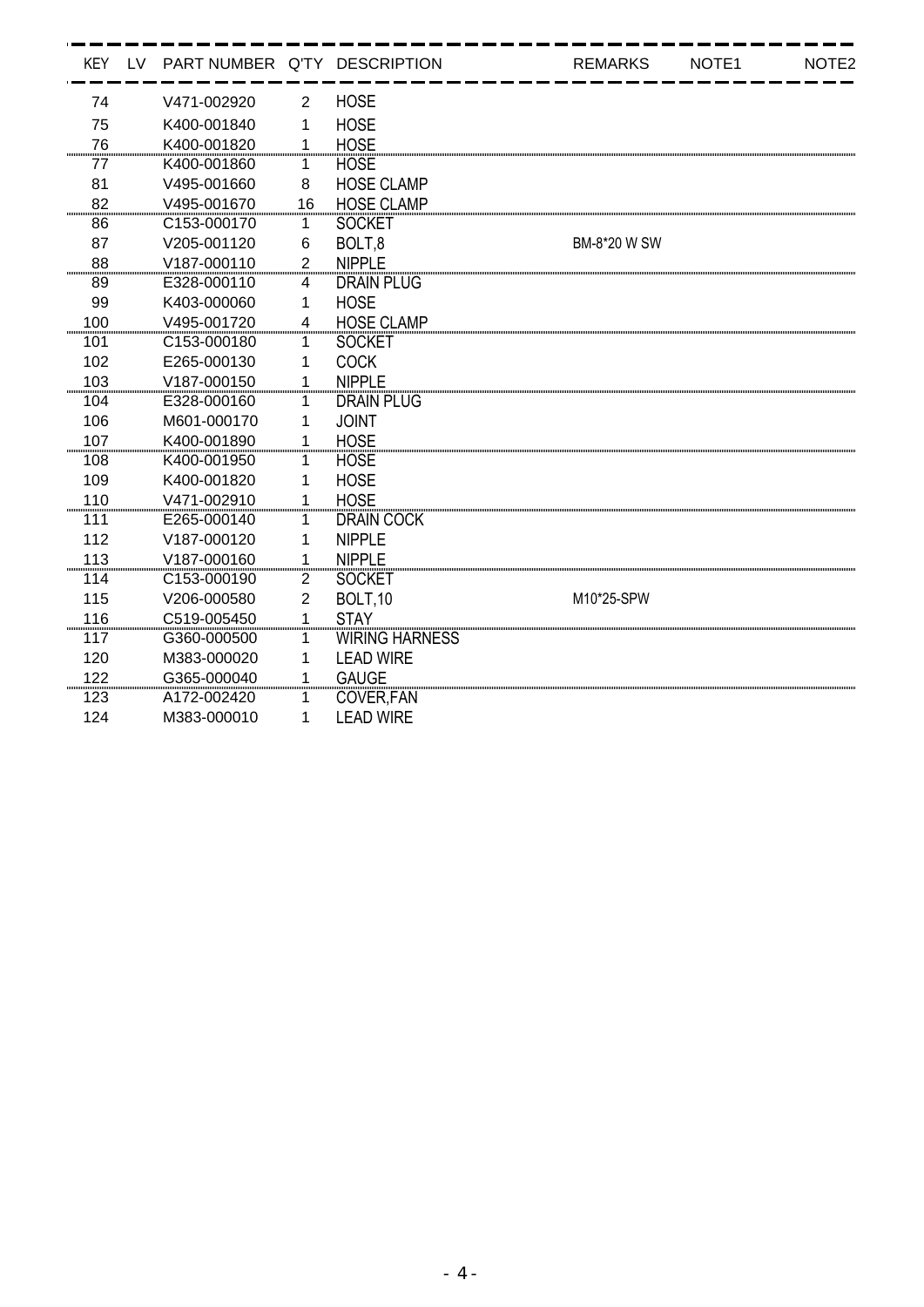### **DGA12D** 2. FRAME, COVER

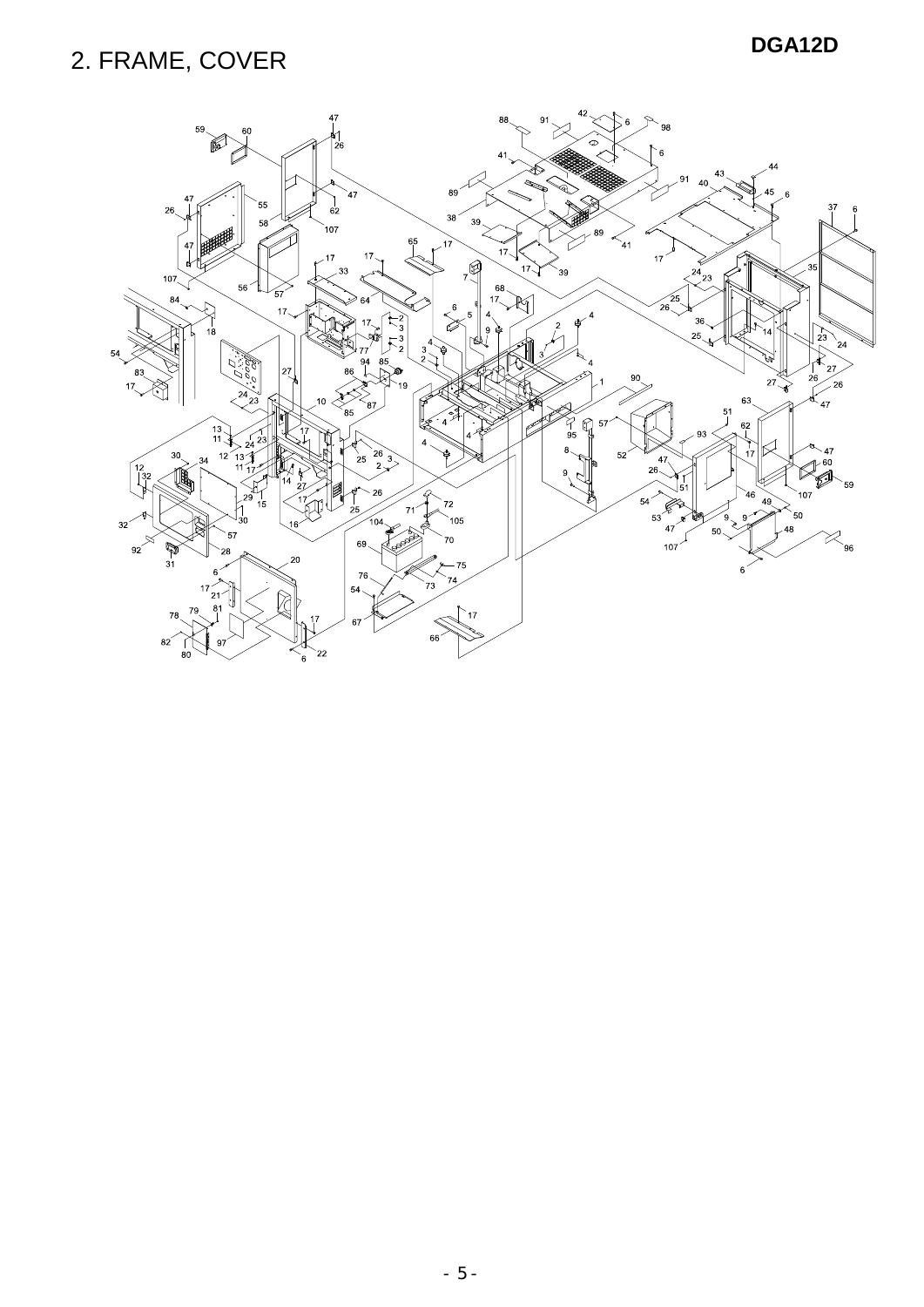| KEY LV         |           | PART NUMBER Q'TY DESCRIPTION |                |                         | <b>REMARKS</b> | NOTE <sub>1</sub> | NOTE <sub>2</sub> |
|----------------|-----------|------------------------------|----------------|-------------------------|----------------|-------------------|-------------------|
| 1              |           | J405-001110                  | 1              | <b>BED</b>              |                |                   |                   |
| $\overline{2}$ |           | M416-000010                  | 5              | <b>TIE MOUNT</b>        |                |                   |                   |
| 3              |           | 91343-05012                  | 5              | <b>SCREW</b>            |                |                   |                   |
| 4              |           | V404-000140                  | 4              | AV RUBBER               |                |                   |                   |
| 5              |           | J470-006030                  | 1              | <b>COVER</b>            |                |                   |                   |
| 6              |           | V205-001120                  | 34             | BOLT <sub>.8</sub>      | BM-8*20 W SW   |                   |                   |
| 7              |           | J415-000600                  | 1              | STAY, BONNET            |                |                   |                   |
| 8              |           | J415-000610                  | 1              | STAY, BONNET            |                |                   |                   |
| 9              |           | 91024-10030                  | 6              | <b>BOLT</b>             | BM-10*30/W,SW  |                   |                   |
| 10             |           | J410-000690                  | 1              | <b>FRONT COVER COMP</b> |                |                   |                   |
| 11             | $\ddot{}$ | J485-000240                  | $\overline{2}$ | <b>HINGE</b>            |                |                   |                   |
| 12             | $\ddot{}$ | 900209-05010                 | 4              | <b>SCREW, 5*10</b>      | $5*10$         |                   |                   |
| 12             |           | 900209-05010                 | $\overline{4}$ | <b>SCREW, 5*10</b>      | $5*10$         |                   |                   |
| 13             |           | V375-000400                  | $\overline{2}$ | <b>COLLAR</b>           |                |                   |                   |
| 14             |           | 900147-10020                 | 8              | <b>BOLT</b>             | 10*20 SW, W    |                   |                   |
| 15             |           | G122-001510                  | 1              | DUCT, AIR               |                |                   |                   |
| 16             |           | G122-001520                  | 1              | <b>DUCT, AIR</b>        |                |                   |                   |
| 17             |           | V204-001090                  | 72             | <b>BOLT FT SW</b>       |                |                   |                   |
| 18             |           | M470-001840                  | 1              | <b>COVER</b>            |                |                   |                   |
| 19             |           | M470-001830                  | 1              | <b>COVER</b>            |                |                   |                   |
| 20             |           | J425-000990                  | 1              | <b>FRONT PLATE</b>      |                |                   |                   |
| 21             |           | J471-000380                  | 1              | <b>BRACKET,COVER</b>    |                |                   |                   |
| 22             |           | J471-000390                  | 1              | <b>BRACKET,COVER</b>    |                |                   |                   |
| 23             |           | V420-003070                  | 4              | <b>STAND RUBBER</b>     |                |                   |                   |
| 24             |           | 91381-04020                  | 4              | <b>SCREW TAPPING</b>    |                |                   |                   |
| 25             |           | J485-000250                  | 4              | <b>HINGE</b>            |                |                   |                   |
| 26             |           | 91083-08020                  | 32             | <b>FLANGE BOLT</b>      |                |                   |                   |
| 27             |           | J485-000260                  | 4              | <b>HINGE</b>            |                |                   |                   |
| 28             |           | M402-000040                  | 1              | <b>FRONT DOOR</b>       |                |                   |                   |
| 29             |           | J425-000740                  | 1              | <b>PANEL</b>            |                |                   |                   |
| 30             |           | V263-000330                  | 12             | <b>FLANGE NUT</b>       |                |                   |                   |
| 31             |           | C701-000420                  | $\mathbf{1}$   | <b>LOCK COVER</b>       |                |                   |                   |
| 32             |           | J485-000270                  | 2              | <b>HINGE</b>            |                |                   |                   |
| 33             |           | M417-000220                  | 1              | COVER, BOX              |                |                   |                   |
| 34             |           | J465-000480                  | 1              | <b>STAND</b>            |                |                   |                   |
| 35             |           | J410-001880                  | 1              | <b>BONNET</b>           |                |                   |                   |
| 36             |           | V144-000440                  | 1              | <b>GROMMET</b>          |                |                   |                   |
| 37             |           | M415-000360                  | 1              | <b>REAR PLATE</b>       |                |                   |                   |
| 38             |           | J410-000730                  | 1              | <b>TOP COVER</b>        |                |                   |                   |
| 39             |           | M418-000070                  | $\overline{2}$ | <b>BAFFLE PLATE</b>     |                |                   |                   |
| 40             |           | J480-000230                  | 1              | <b>TOP PLATE</b>        |                |                   |                   |
| 41             |           | 91034-10030                  | 4              | <b>BOLT SPW</b>         |                |                   |                   |
| 42             |           | J480-000210                  | 1              | <b>CHECK PLATE</b>      |                |                   |                   |
| 43             |           | J480-000240                  | 1              | <b>CHECK COVER</b>      |                |                   |                   |
| 44             |           | V299-000480                  | 2              | <b>KNOB COMP</b>        |                |                   |                   |
| 45             |           | V583-000230                  | $\overline{2}$ | <b>U RING</b>           |                |                   |                   |
| 46             |           | M409-000030                  | 1              | SIDE DOOR               |                |                   |                   |
| 47             |           | J485-000280                  | 8              | <b>HINGE</b>            |                |                   |                   |
| 48             |           | M470-001850                  | 1              | <b>COVER</b>            |                |                   |                   |
| 49             |           | V420-003080                  | 1              | <b>BUSH RUBBER</b>      |                |                   |                   |
| 50             |           | V375-000410                  | $\frac{2}{2}$  | <b>COLLAR</b>           |                |                   |                   |
| 51             |           | 900500-00010                 | $\overline{2}$ | <b>NUT 10</b>           | 10*P1.5        |                   |                   |
| 52             |           | J430-001020                  | 1              | BOX, CONTROL            |                |                   |                   |
| 53             |           | G257-000810                  | 1              | <b>STOPPER</b>          |                |                   |                   |
| 54             |           | V205-001170                  | 3              | BOLT,8                  | M8*20-SPW      |                   |                   |
| 55             |           | M404-000440                  | 1              | <b>LEFT DOOR FRONT</b>  |                |                   |                   |
| 56             |           | G122-000510                  | 1              | <b>DUCT</b>             |                |                   |                   |
| 57             |           | V264-000220                  | 31             | <b>FLANGE NUT</b>       |                |                   |                   |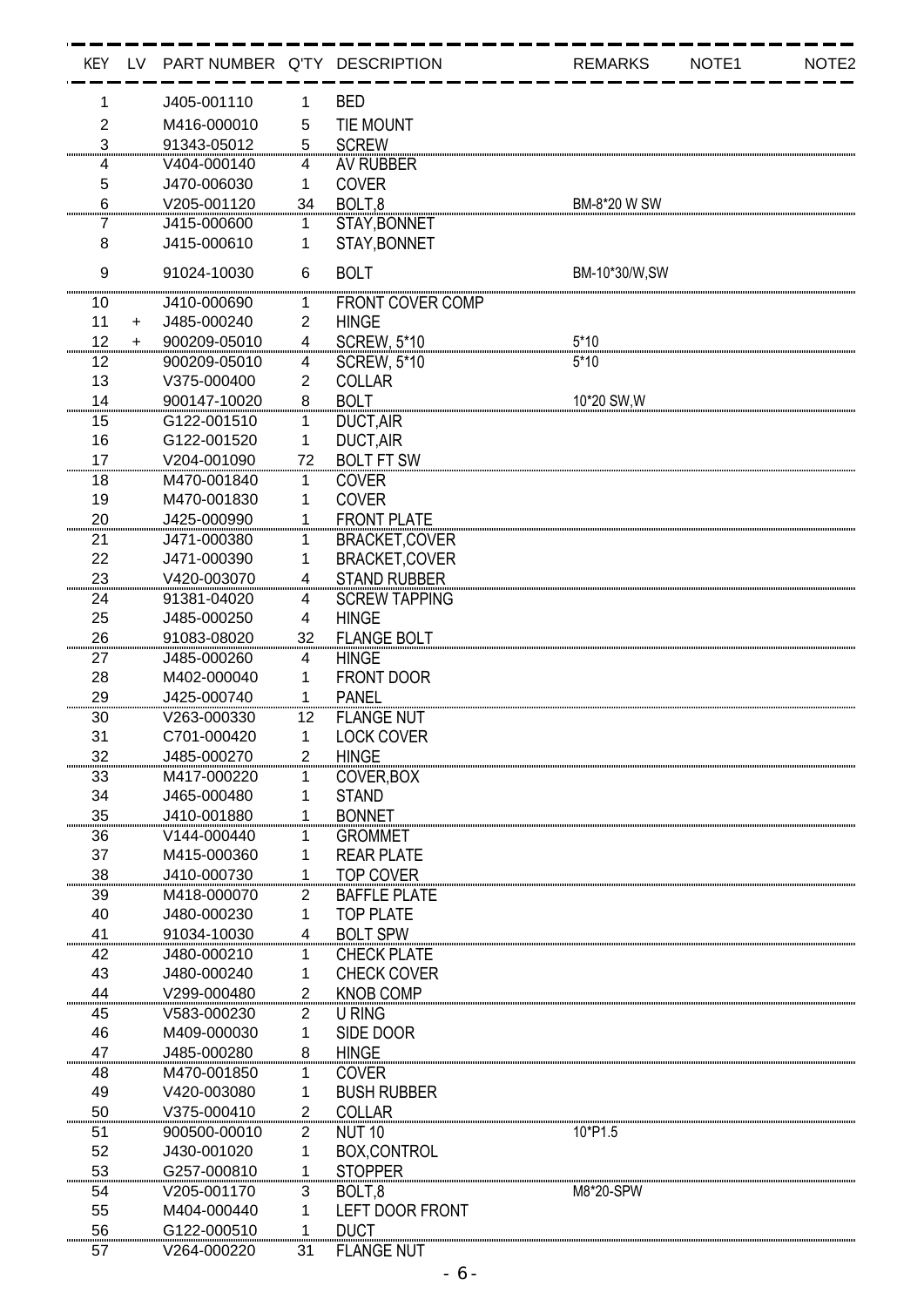### **DGA12D** 2. FRAME, COVER

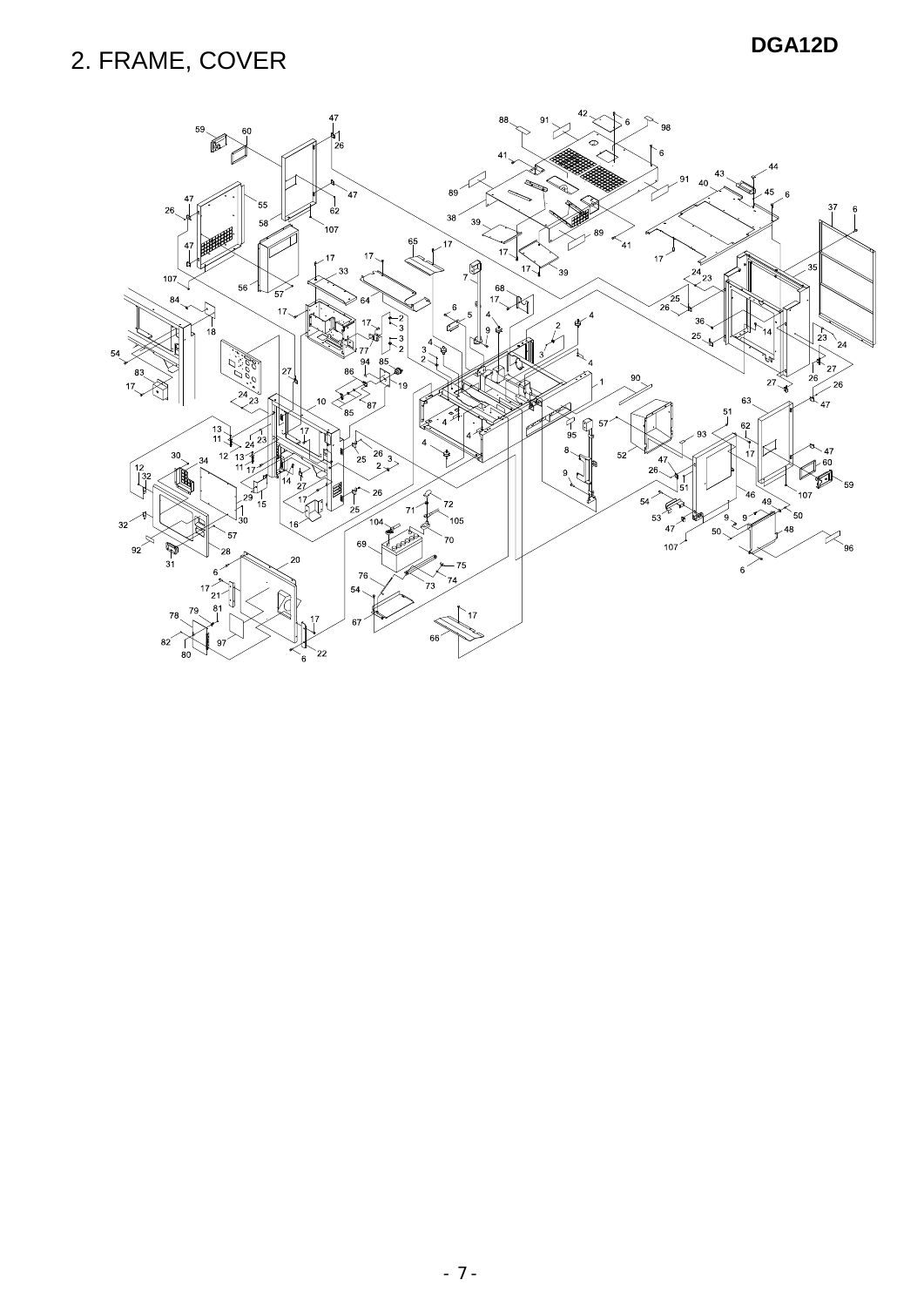| KEY LV | PART NUMBER Q'TY DESCRIPTION |                |                         | <b>REMARKS</b> | NOTE1 | NOTE <sub>2</sub> |
|--------|------------------------------|----------------|-------------------------|----------------|-------|-------------------|
| 58     | M404-000460                  | 1              | <b>LEFT DOOR REAR</b>   |                |       |                   |
| 59     | C701-000440                  | $\overline{2}$ | <b>LOCK COVER</b>       |                |       |                   |
| 60     | V541-000350                  | 2              | <b>SHEET</b>            |                |       |                   |
| 62     | V265-000290                  | 8              | <b>FLANGE NUT</b>       |                |       |                   |
| 63     | M406-000510                  | 1              | <b>RIGHT DOOR REAR</b>  |                |       |                   |
| 64     | J470-002130                  |                | <b>TANK COVER FRONT</b> |                |       |                   |
| 65     | J470-006150                  | 1              | <b>COVER</b>            |                |       |                   |
| 66     | J470-006160                  | 1              | <b>COVER</b>            |                |       |                   |
| 67     | G300-000220                  | 1              | <b>BASE, BATTERY</b>    |                |       |                   |
| 68     | A301-000070                  | 1              | PLATE, MUFFLER          |                |       |                   |
| 69     | V481-000160                  | 1              | BATTERY 75D31R          |                |       |                   |
| 70     | V486-000240                  |                | <b>TERMINAL</b>         |                |       |                   |
| 71     | V265-000310                  | 1              | NUT                     |                |       |                   |
| 72     | G305-000030                  | 1              | <b>TERMINAL CAP</b>     |                |       |                   |
| 73     | G303-000140                  | 1              | <b>BATTERY STAY</b>     |                |       |                   |
| 74     | 900602-00008                 | $\overline{2}$ | WASHER 8                | $8.4*17*1.6$   |       |                   |
| 75     | 92190-08000                  | $\overline{2}$ | <b>WING NUT</b>         |                |       |                   |
| 76     | V240-000140                  | $\overline{2}$ | <b>BOLT BATTERY</b>     |                |       |                   |
| 77     | C519-005460                  | 1              | <b>STAY</b>             |                |       |                   |
| 78     | M470-000340                  | 1              | <b>FUEL COVER</b>       |                |       |                   |
| 79     | C390-000010                  | 1              | <b>TONGUE</b>           |                |       |                   |
| 80     | 91341-03010                  | $\overline{2}$ | <b>SCREW-SW</b>         | M3*10          |       |                   |
| 81     | V261-000010                  | $\overline{2}$ | <b>FLANGE NUT</b>       |                |       |                   |
| 82     | 91564-04012                  | 6              | <b>SCREW SW</b>         |                |       |                   |
| 83     | A472-000520                  | 1              | CASE, SWITCH            |                |       |                   |
| 84     | V145-000450                  | 1              | <b>GROMMET</b>          |                |       |                   |
| 85     | G334-000860                  | 1              | <b>BATTERY SWITCH</b>   |                |       |                   |
| 86     | J141-000110                  | 1              | <b>SWITCH LEVER SET</b> |                |       |                   |
| 87     | 91568-05012                  | $\overline{2}$ | <b>SCREW SLPW</b>       |                |       |                   |
| 88     | X505-004630                  | 1              | <b>LABEL CAUTION</b>    |                |       |                   |
| 89     | X504-006550                  | 2              | LABEL, BRAND            |                |       |                   |
| 90     | M704-000970                  | 1              | <b>LABEL INST</b>       |                |       |                   |
| 91     | M705-000240                  | 2              | <b>LABEL OUTPUT</b>     |                |       |                   |
| 92     | M707-000070                  | 1              | <b>LABEL INST</b>       |                |       |                   |
| 93     | M704-001400                  |                | <b>LABEL INST</b>       |                |       |                   |
| 94     | M707-000060                  |                | <b>LABEL INST</b>       |                |       |                   |
| 95     | M704-000730                  |                | <b>LABEL INST</b>       |                |       |                   |
| 96     | X505-004640                  |                | <b>LABEL CAUTION</b>    |                |       |                   |
| 97     | X505-004660                  |                | <b>LABEL CAUTION</b>    |                |       |                   |
| 98     | X505-004650                  | 1              | <b>LABEL CAUTION</b>    |                |       |                   |
| 104    | M383-000000                  | 1              | <b>LEAD WIRE</b>        |                |       |                   |
| 105    | M380-000060                  | 1              | <b>LEAD WIRE</b>        |                |       |                   |
| 107    | V162-000520                  | 8              | <b>PLUG</b>             |                |       |                   |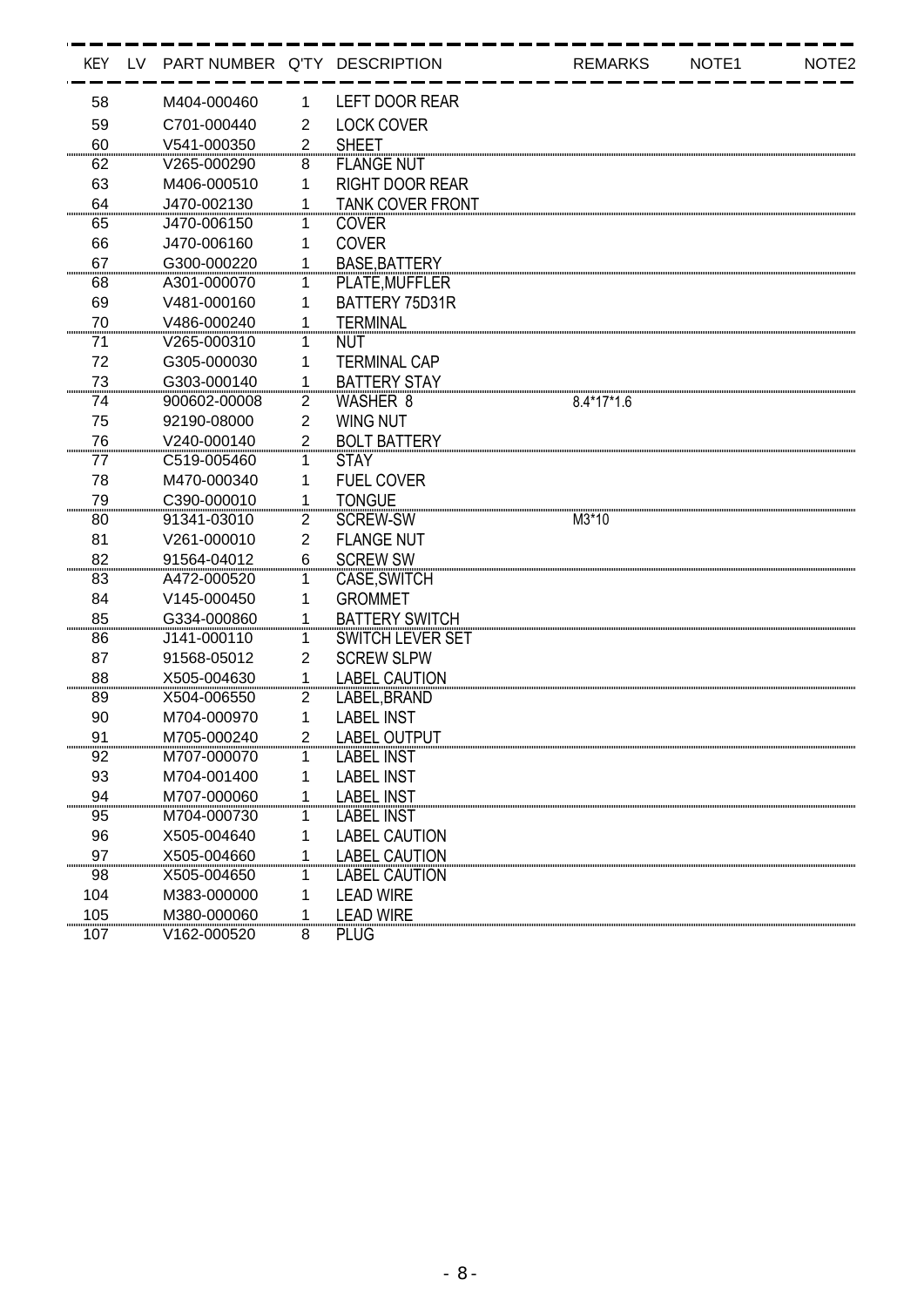#### **DGA12D** 3. GENERATOR

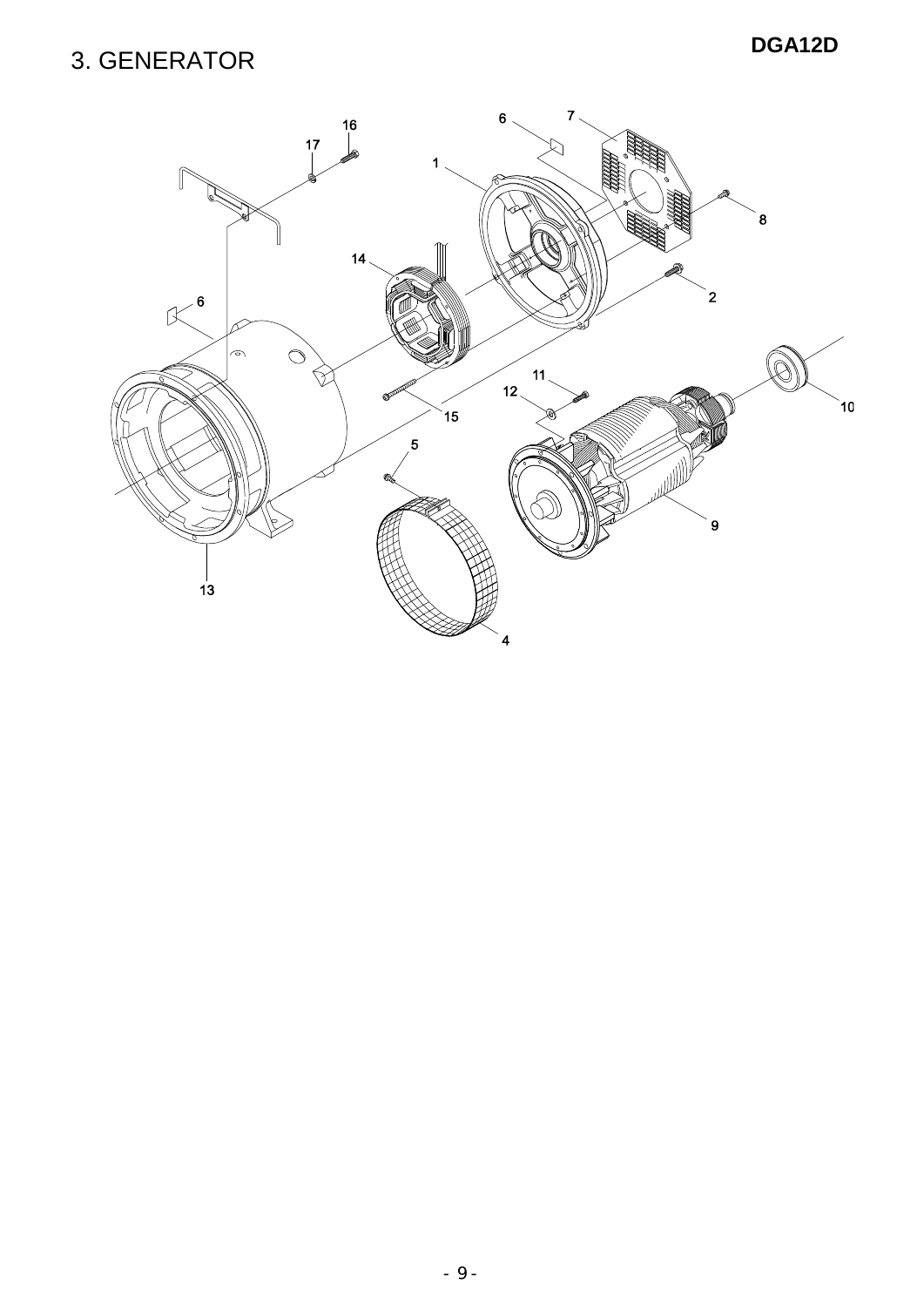| KEY. | LV. | PART NUMBER Q'TY DESCRIPTION |   |                          | <b>REMARKS</b> | NOTE <sub>1</sub> | NOTE <sub>2</sub> |
|------|-----|------------------------------|---|--------------------------|----------------|-------------------|-------------------|
|      |     | M305-000050                  | 1 | <b>REAR BRACKET</b>      |                |                   |                   |
| 2    |     | 91022-10035                  | 4 | <b>BOLT SW</b>           |                |                   |                   |
|      |     | A172-001720                  |   | COVER, FAN               |                |                   |                   |
| 5    |     | 91564-04030                  |   | <b>SCREW SW</b>          |                |                   |                   |
| 6    |     | M703-000020                  | 2 | <b>LABEL THERMOMETER</b> |                |                   |                   |
|      |     | J470-004490                  |   | <b>COVER</b>             |                |                   |                   |
| 8    |     | 91564-05010                  | 4 | <b>SCREW SPW</b>         |                |                   |                   |
| 9    |     | M102-000111                  |   | <b>ROTOR</b>             |                |                   |                   |
|      |     | V592-000170                  |   | <b>BEARING</b>           |                |                   |                   |
| 11   |     | 91027-08030                  | 8 | BOL T                    |                |                   |                   |
| 12   |     | 900605-00008                 | 8 | <b>WASHER, SPRING 8</b>  | 8              |                   |                   |
| 13   |     | A041-000421                  |   | <b>STATOR ASSEMBLY</b>   |                |                   |                   |
| 14   |     | A041-000141                  |   | STATOR ASSEMBLY          |                |                   |                   |
| 15   |     | 91564-05040                  |   | <b>SCREW SW</b>          |                |                   |                   |
| 16   |     | 91027-10030                  | 8 | <b>BOLT</b>              |                |                   |                   |
| 17   |     | 900605-00010                 | 8 | WASHER, SPRING 10        |                |                   |                   |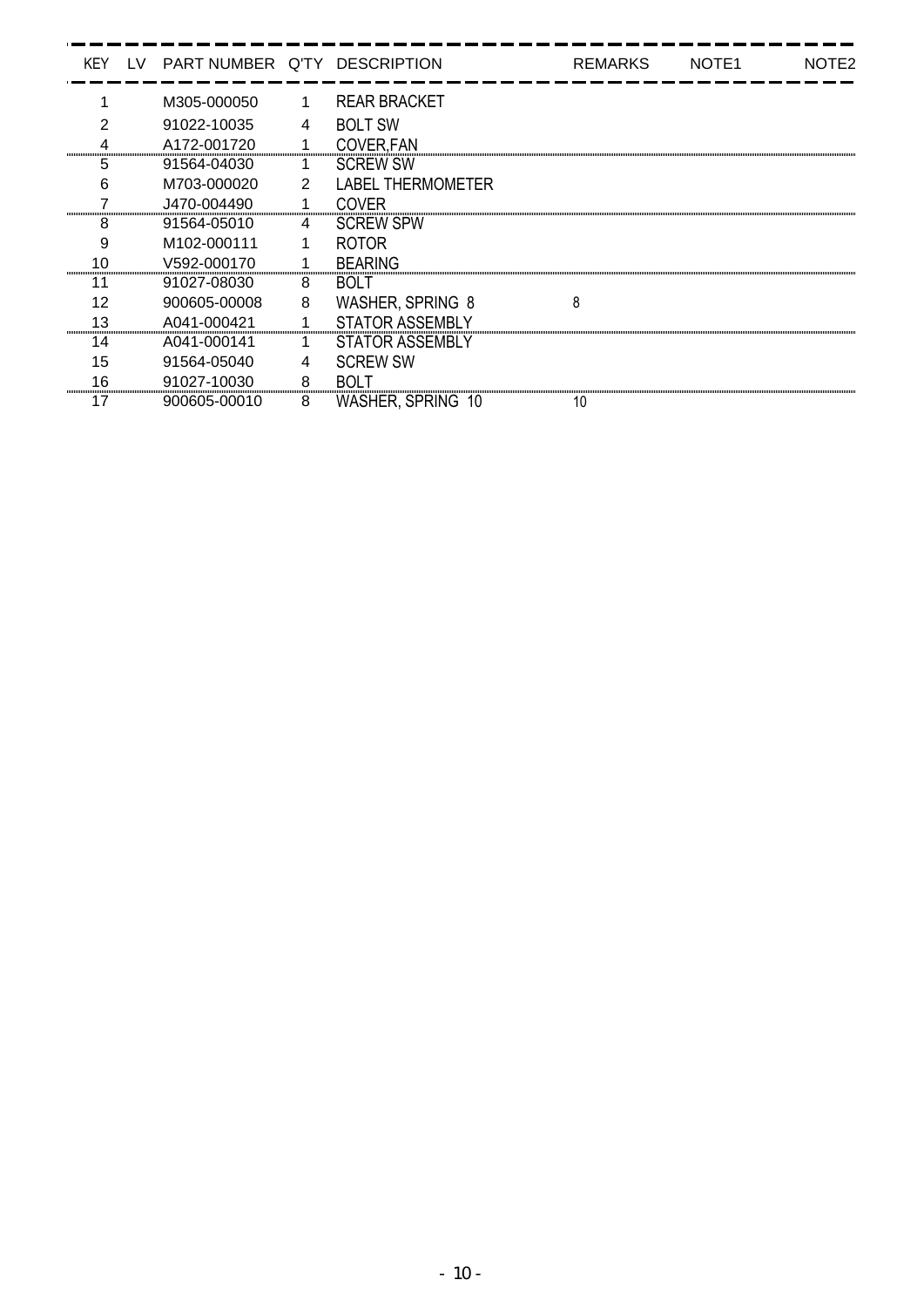#### **DGA12D** 4. CONTROL PANEL

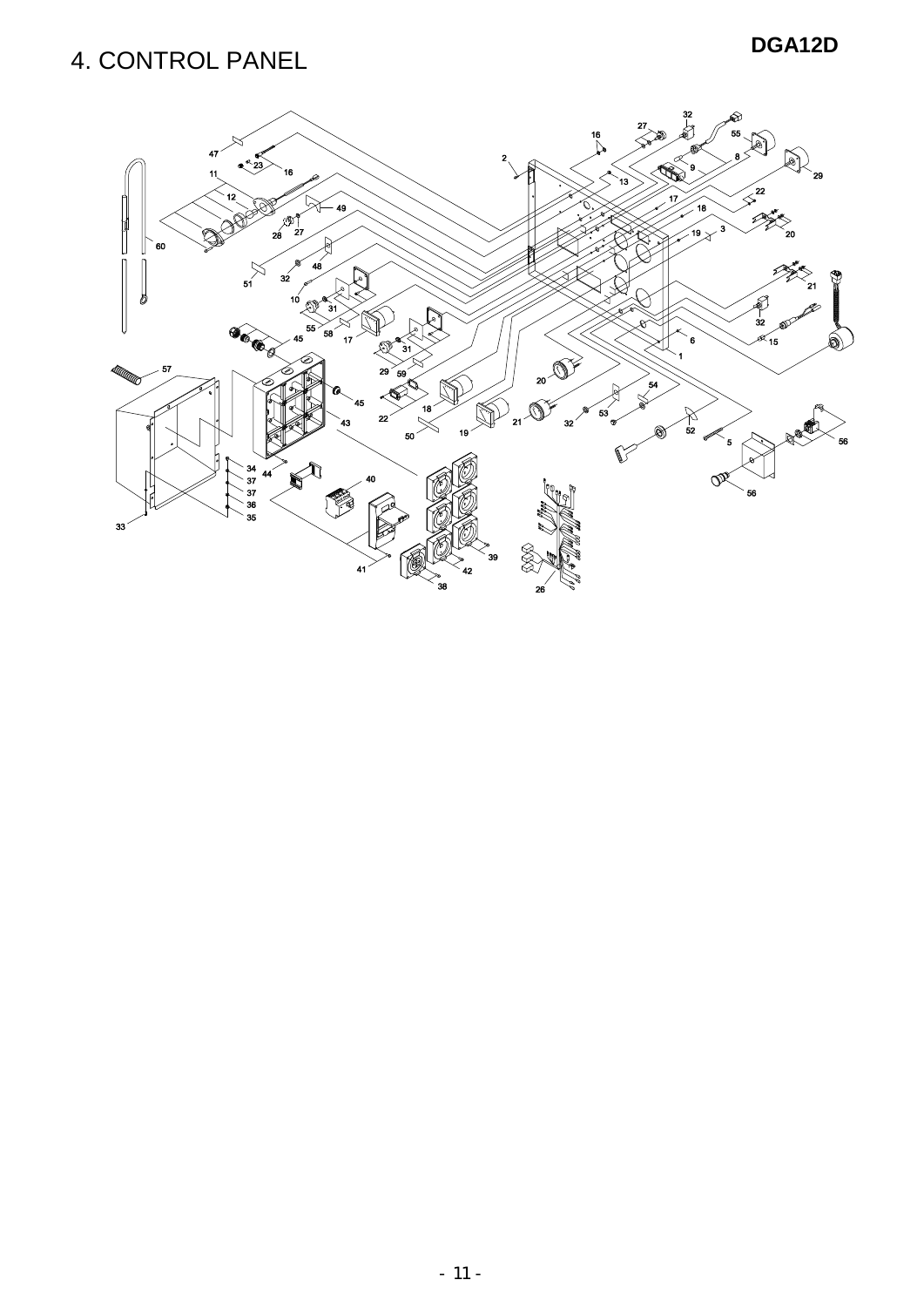|                              |           | KEY LV PART NUMBER Q'TY DESCRIPTION |                |                            | <b>REMARKS</b> | NOTE1 | NOTE <sub>2</sub> |
|------------------------------|-----------|-------------------------------------|----------------|----------------------------|----------------|-------|-------------------|
| 1                            |           | C160-000703                         | 1              | PANEL, OPERATION           |                |       |                   |
| $\overline{2}$               |           | 91564-04010                         | 4              | <b>SCREW SPW</b>           |                |       |                   |
| 3                            |           | M416-000040                         | 5              | <b>TIE MOUNT</b>           |                |       |                   |
| 5                            |           | 91318-06030                         | 2              | <b>SCREW TRUSS</b>         |                |       |                   |
| 6                            |           | V324-000010                         | 2              | <b>WASHER</b>              |                |       |                   |
| 8                            |           | G385-000040                         | 1              | <b>MONITOR ASSY</b>        |                |       |                   |
| 9                            | $+$       | G328-000020                         | 3              | <b>LAMP</b>                |                |       |                   |
| 10                           |           | 91374-04016                         | $\overline{2}$ | <b>SCREW TAPPING</b>       |                |       |                   |
| 11                           |           | M306-000010                         | 1              | PLATE LAMP SUB ASSY        |                |       |                   |
| 12                           | $\ddot{}$ | G328-000030                         | 1              | LAMP                       |                |       |                   |
| 13                           |           | V262-000190                         | $\overline{2}$ | <b>FLANGE NUT</b>          |                |       |                   |
| 15                           |           | G328-000180                         | 1              | <b>BULB</b>                |                |       |                   |
| 16                           |           | G327-000280                         | 1              | <b>LAMP BRACKET ASSY</b>   |                |       |                   |
| 23                           | $\ddot{}$ | G328-000060                         | 1              | LAMP                       |                |       |                   |
| 17                           |           | M109-000140                         | 1              | METER (V)                  |                |       |                   |
| 18                           |           | M109-000230                         | 1              | <b>METER</b>               |                |       |                   |
| 19                           |           | M109-000120                         | 1              | <b>METER</b>               |                |       |                   |
| 20                           |           | M109-000210                         | 1              | METER (COOLANT TEMP)       |                |       |                   |
| 21                           |           | G318-000010                         | 1              | <b>FUEL METER</b>          |                |       |                   |
| 22                           |           | G319-000060                         | 1              | <b>HOUR METER</b>          |                |       |                   |
| 26                           |           | G360-000580                         | 1              | <b>WIRING HARNESS ASSY</b> |                |       |                   |
| 27                           |           | M112-000010                         | 1              | <b>VOLUME COMP</b>         |                |       |                   |
| 28                           |           | E145-000060                         | 1              | <b>DIAL</b>                |                |       |                   |
| 29                           |           | G334-001300                         |                | <b>SWITCH</b>              |                |       |                   |
| 31                           |           | V144-000530                         | 2              | <b>GROMMET</b>             |                |       |                   |
| 32                           |           | A045-000510                         | $\overline{2}$ | <b>TOGGLE SWITCH</b>       |                |       |                   |
| 33                           |           | 91034-08040                         | 1              | <b>BOLT SW</b>             |                |       |                   |
| 34                           |           | 900509-00008                        | 1              | <b>NUT 8 SUS</b>           | 8 SUS          |       |                   |
| 35                           |           | V265-000300                         | 1              | <b>FLANGE NUT</b>          |                |       |                   |
| 36                           |           | 900609-00008                        | 1              | WASHER, SPRING 8 SUS       | 8 SUS          |       |                   |
| 37                           |           | 92225-08000                         | 2              | <b>WASHER</b>              |                |       |                   |
| 38                           |           | C154-000191                         | 1              | <b>RECEPTACLE</b>          |                |       |                   |
| 39                           |           | C154-000201                         | 3              | <b>RECEPTACLE</b>          |                |       |                   |
| 40                           |           | M111-001110                         | $\mathbf{1}$   | <b>BREAKER</b>             | 4RC440/30 4P4E |       |                   |
|                              |           |                                     |                |                            |                |       |                   |
| 41                           |           | A405-000000                         | 1              | <b>BREAKER COVER</b>       |                |       |                   |
| 42<br>,,,,,,,,,,,,,,,,,,,,,, |           | M111-000440                         | 3              | <b>SOCKET</b>              |                |       |                   |
| 43                           |           | J430-000330                         | 1              | <b>CONTROL BOX</b>         |                |       |                   |
| 44                           |           | 91564-04016                         | 6              | <b>SCREW SPW</b>           |                |       |                   |
| 45                           |           | V139-000040                         | 3              | <b>CLAMP</b>               |                |       |                   |
| 47                           |           | M704-000650                         | 1              | <b>LABEL INST</b>          |                |       |                   |
| 48                           |           | M704-000660                         | 1              | <b>LABEL INST</b>          |                |       |                   |
| 49                           |           | M704-000670                         | 1              | <b>LABEL INST</b>          |                |       |                   |
| 50                           |           | M707-000080                         | 1              | <b>LABEL INST</b>          |                |       |                   |
| 51                           |           | M704-000680                         | 1              | <b>LABEL INST</b>          |                |       |                   |
| 52                           |           | M707-000050                         | 1              | <b>LABEL INST</b>          |                |       |                   |
| 53                           |           | M707-000090                         | 1              | <b>LABEL INST</b>          |                |       |                   |
| 54                           |           | M707-000100                         |                | <b>LABEL INST</b>          |                |       |                   |
| 55                           |           | G334-001310                         | 1              | <b>SWITCH</b>              |                |       |                   |
| 56                           |           | G334-000770                         | 1              | <b>BUTTON SWITCH</b>       |                |       |                   |
| 57                           |           | V475-006090                         | 1              | <b>TUBE</b>                |                |       |                   |
| 58                           |           | M707-000330                         | 1              | LABEL, INST                |                |       |                   |
| 59                           |           | M707-000320                         | 1              | LABEL, INST                |                |       |                   |
| 60                           |           | M310-000060                         | 1              | <b>EARTH ROD</b>           |                |       |                   |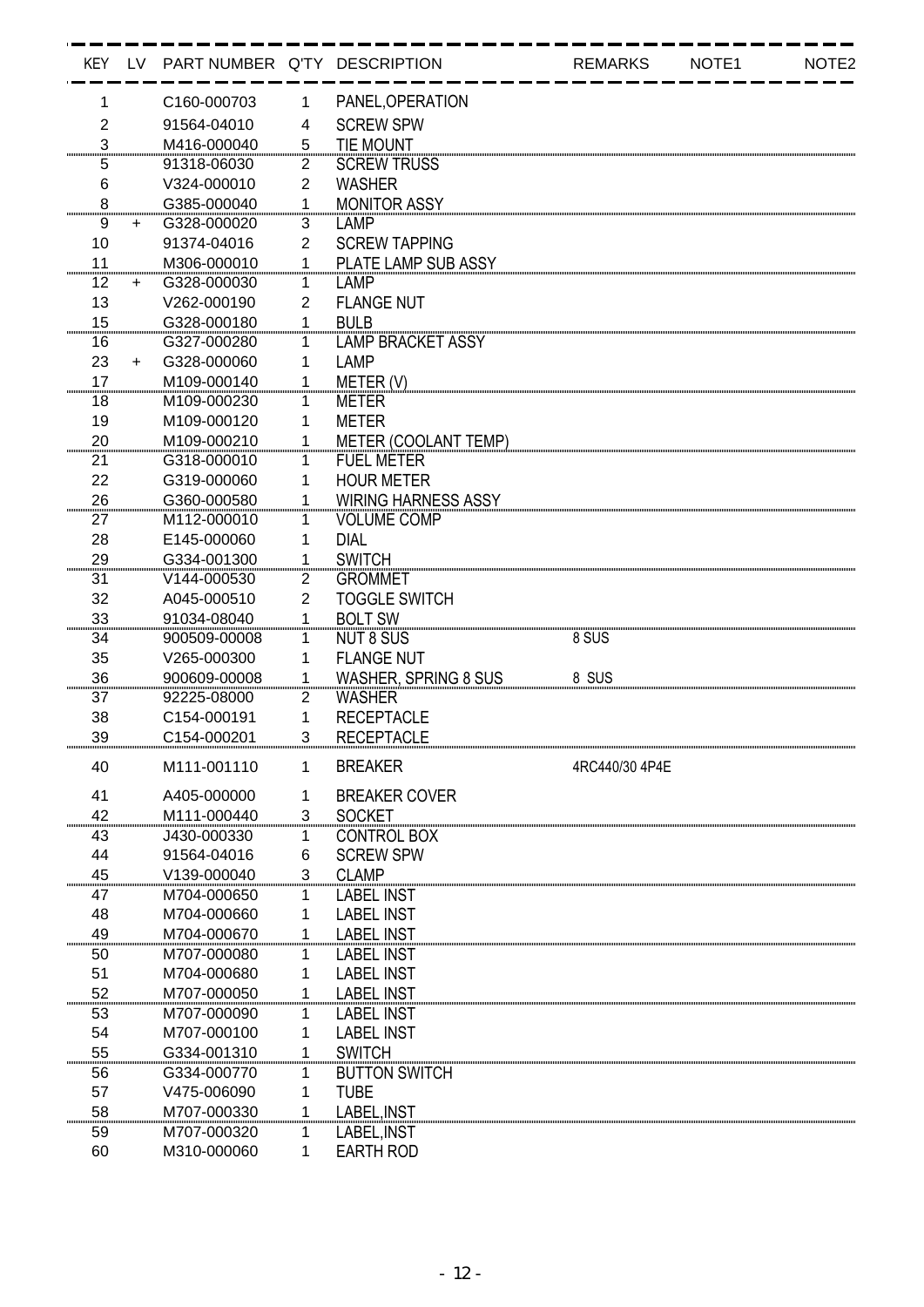#### **DGA12D** 5. CONTROL BOX

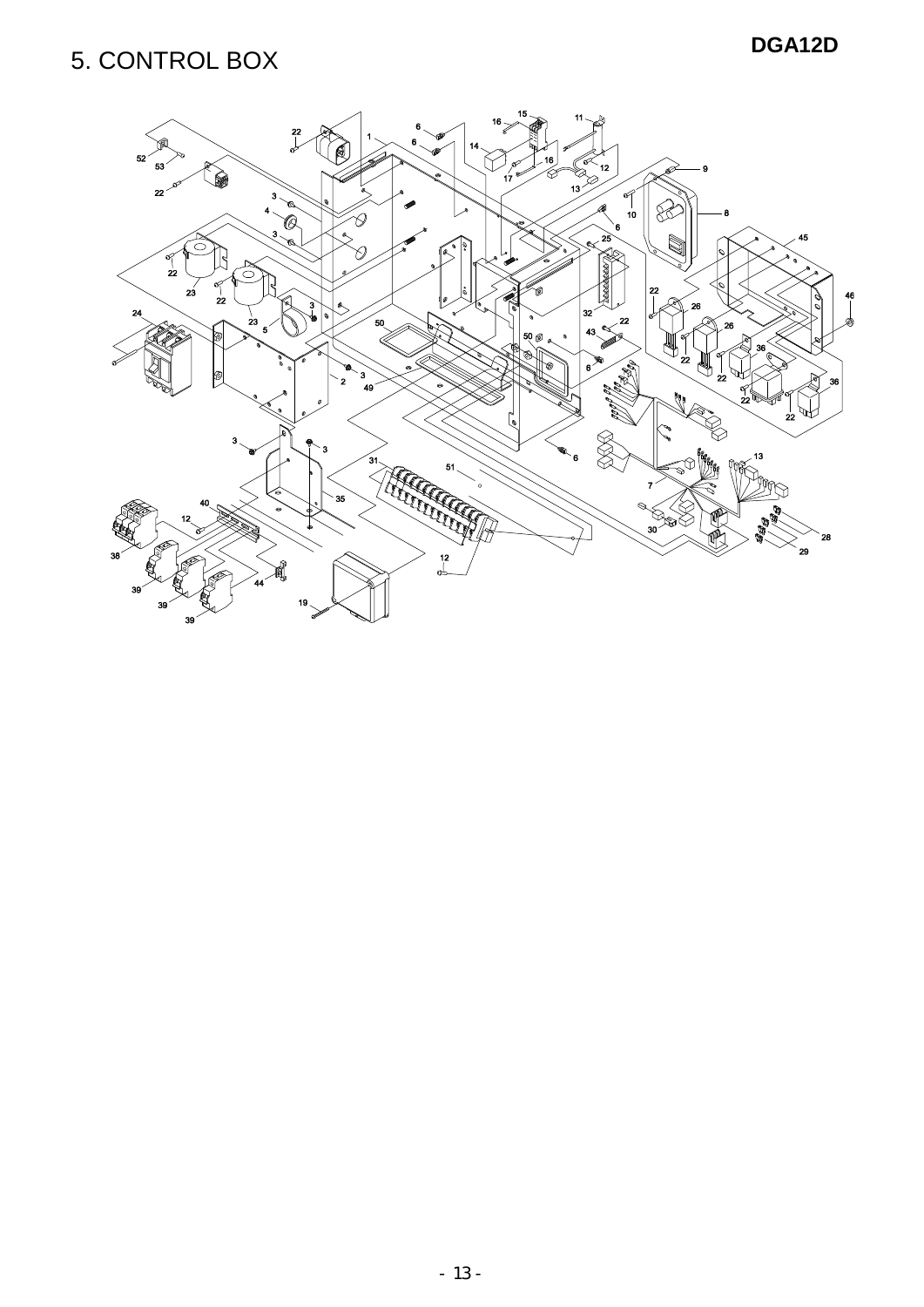| <b>KEY</b>                    | <b>LV</b> | PART NUMBER Q'TY DESCRIPTION |                |                            | <b>REMARKS</b>      | NOTE <sub>1</sub> | NOTE <sub>2</sub> |
|-------------------------------|-----------|------------------------------|----------------|----------------------------|---------------------|-------------------|-------------------|
| 1                             |           | J430-000320                  | 1              | <b>CONTROL BOX</b>         |                     |                   |                   |
| $\overline{2}$                |           | C519-002800                  | 1              | <b>BREAKER STAY</b>        |                     |                   |                   |
| 3                             |           | V204-001090                  | $\overline{7}$ | <b>BOLT FT SW</b>          |                     |                   |                   |
| 4                             |           | V144-000360                  | 2              | <b>GROMMET</b>             |                     |                   |                   |
| 5                             |           | V490-000840                  | 1              | <b>CORD CLAMP</b>          |                     |                   |                   |
| 6                             |           | M416-000000                  | 5              | <b>BAND STOPPER</b>        |                     |                   |                   |
| 7                             |           | G031-002310                  | 1              | <b>WIRING HARNESS ASSY</b> |                     |                   |                   |
| 13                            | $\ddot{}$ | G347-000020                  | 1              | <b>DIODE</b>               |                     |                   |                   |
| 28                            | $+$       | G350-000230                  | $\overline{2}$ | <b>FUSE</b>                | 10A                 |                   |                   |
| 29                            | $\ddot{}$ | G350-000200                  | 3              | <b>FUSE</b>                | 5A                  |                   |                   |
| 30                            | $+$       | G350-000250                  | 1              | <b>FUSE</b>                | 50A                 |                   |                   |
| 8                             |           | G370-000510                  |                | PRINTED CIRCUIT            |                     |                   |                   |
| ,,,,,,,,,,,,,,<br>9           |           | V375-000420                  | 4              | <b>COLLAR</b>              |                     |                   |                   |
| 10                            |           | 91461-04065                  | 4              | <b>SCREW</b>               |                     |                   |                   |
| 11                            |           | M110-000040                  | 1              | <b>RESISTOR COMP</b>       |                     |                   |                   |
| 12                            |           | V252-000550                  | 6              | <b>SCREW TAPPING</b>       |                     |                   |                   |
| 13                            |           | G347-000020                  | 1              | <b>DIODE</b>               |                     |                   |                   |
| 14                            |           | G343-000220                  | 1              | <b>RELAY</b>               |                     |                   |                   |
| 15                            |           | C <sub>153</sub> -000200     | 1              | <b>SOCKET</b>              |                     |                   |                   |
| 16                            |           | C519-002640                  | $\overline{2}$ | <b>STAY</b>                |                     |                   |                   |
| 17                            |           | V252-000540                  | $\overline{2}$ | <b>SCREW TAPPING</b>       |                     |                   |                   |
| 19                            |           | 91564-05050                  | 2              | <b>SCREW SW</b>            |                     |                   |                   |
| 22                            |           | 91568-05012                  | 13             | <b>SCREW SLPW</b>          |                     |                   |                   |
| 23                            |           | M108-000030                  | $\overline{2}$ | <b>CT</b>                  |                     |                   |                   |
| 24                            |           | M111-000400                  | 1              | <b>BREAKER</b>             |                     |                   |                   |
| 25                            |           | 91564-04016                  | $\overline{2}$ | <b>SCREW SPW</b>           |                     |                   |                   |
| 26                            |           | G370-000470                  | $\overline{2}$ | <b>PRINT CIRCUIT</b>       |                     |                   |                   |
| 31                            |           | M308-000300                  | 1              | <b>TERMINAL BLOCK</b>      |                     |                   |                   |
| 32                            |           | M308-000250                  | 1              | <b>TERMINAL BLOCK</b>      |                     |                   |                   |
| 35                            |           | C519-002810                  | 1              | <b>BREAKER STAY</b>        |                     |                   |                   |
| 36                            |           | G343-000490                  | 2              | <b>RELAY</b>               |                     |                   |                   |
| 38                            |           | M126-000000                  | 1              | <b>BREAKER</b>             | 4CB320/6<br>3P3E20A |                   |                   |
| 39                            |           | M126-000040                  | 3              | <b>BREAKER</b>             |                     |                   |                   |
| 40                            |           | C607-000140                  |                | RAIL                       |                     |                   |                   |
| 43                            |           | V490-000810                  |                | <b>CORD CLAMP</b>          |                     |                   |                   |
| 44                            |           | G257-000240                  |                | <b>END PLATE</b>           |                     |                   |                   |
| ,,,,,,,,,,,,,,,,,,,,,,,<br>45 |           | G372-000030                  | 1              | <b>RELAY COVER</b>         |                     |                   |                   |
| 46                            |           | V264-000220                  | 4              | <b>FLANGE NUT</b>          |                     |                   |                   |
| 49                            |           | V144-000410                  | 1              | <b>GROMMET</b>             |                     |                   |                   |
| 50                            |           | V144-000420                  | $\overline{2}$ | <b>GROMMET</b>             |                     |                   |                   |
| 51                            |           | M702-000040                  | 1              | <b>SHEET</b>               |                     |                   |                   |
| 52                            |           | M416-000010                  | 1              | <b>TIE MOUNT</b>           |                     |                   |                   |
| 53                            |           | 91343-05012                  | 1              | <b>SCREW</b>               |                     |                   |                   |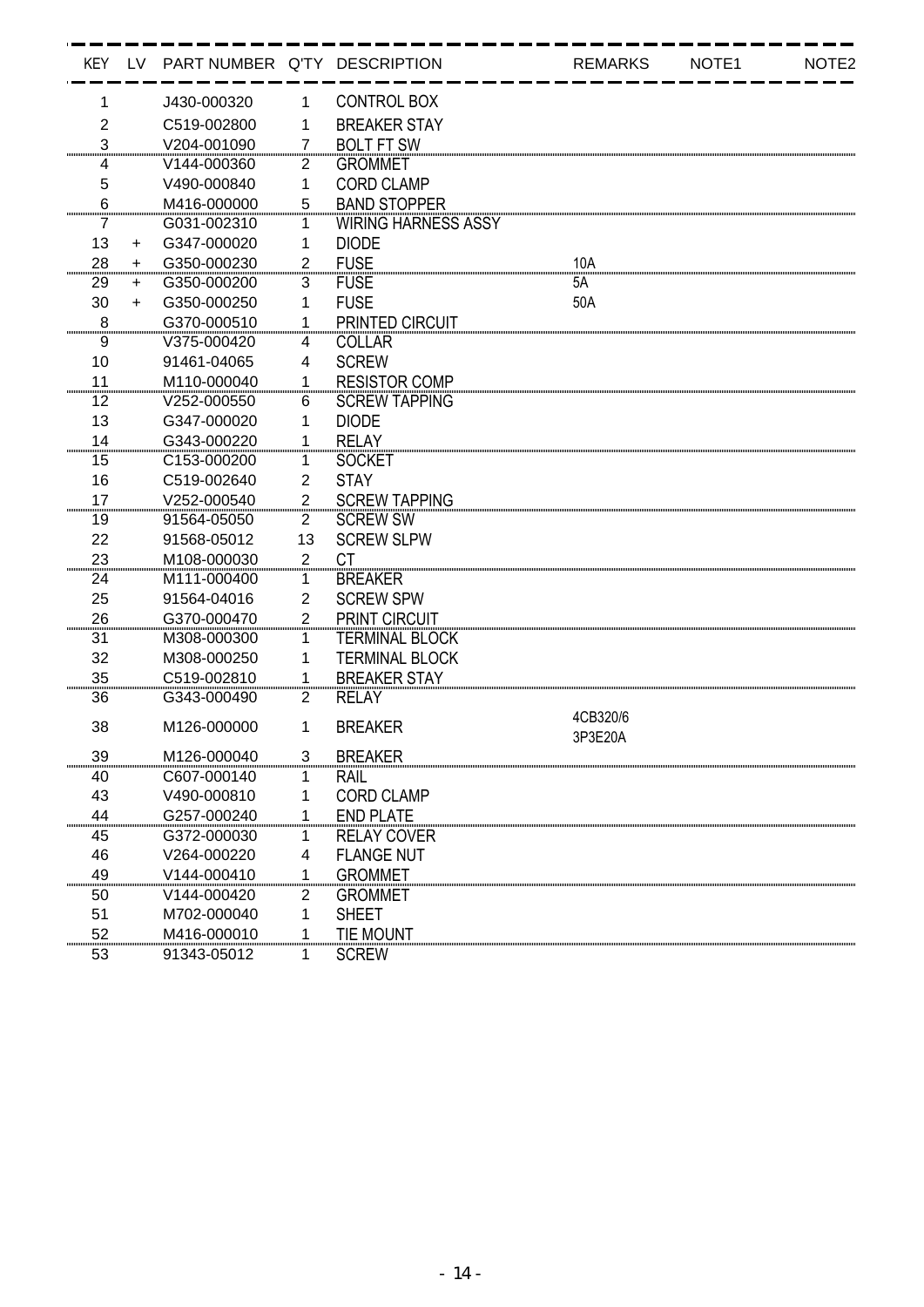**Index**

| Patrs Number Key No. |                                                  | Patrs Number Key No. |                                                                     | Patrs Number Key No. |                                                                 |
|----------------------|--------------------------------------------------|----------------------|---------------------------------------------------------------------|----------------------|-----------------------------------------------------------------|
| 900100-08070         | $1 - 65$                                         | 92225-08000          | $4 - 37$                                                            | G202-000210          | $1 - 9$                                                         |
| 900101-10025         | 32<br>1<br>$\blacksquare$                        | A041-000141          | 3<br>14<br>$\overline{\phantom{a}}$                                 | G202-000220          | 10<br>1<br>$\overline{\phantom{0}}$                             |
| 900120-08050         | $\mathbf{1}$<br>60<br>$\blacksquare$             | A041-000421          | 3<br>13<br>$\overline{\phantom{a}}$                                 | G230-000150          | 44<br>1<br>$\frac{1}{2}$                                        |
| 900147-08030         | 46<br>$\mathbf 1$<br>$\blacksquare$              | A045-000510          | -32<br>4<br>$\blacksquare$                                          | G231-000420          | 1<br>47<br>$\overline{\phantom{a}}$                             |
| 900147-10020         | $2 -$<br>14                                      | A172-001720          | 3<br>$\overline{4}$<br>$\overline{\phantom{a}}$                     | G231-000430          | 40<br>1<br>$\qquad \qquad \blacksquare$                         |
| 900209-05010         | $2 -$<br>12                                      | A172-002400          | 1<br>12<br>$\overline{\phantom{a}}$                                 | G250-000220          | 49<br>1<br>$\overline{\phantom{0}}$                             |
| 900209-05010         | 12<br>$2 -$                                      | A172-002410          | 13<br>1<br>$\overline{\phantom{a}}$                                 | G255-000010          | 1<br>50<br>$\blacksquare$                                       |
| 900216-06014         | $\mathbf{1}$<br>67<br>$\blacksquare$             | A172-002420          | 1<br>123<br>$\overline{\phantom{a}}$                                | G257-000240          | 5<br>44<br>$\overline{\phantom{a}}$                             |
| 900500-00008         | 42<br>$\mathbf 1$                                | A301-000070          | 68<br>$\overline{2}$<br>$\blacksquare$                              | G257-000810          | $2 -$<br>53                                                     |
| 900500-00010         | $\overline{2}$<br>51<br>$\blacksquare$           | A369-000160          | 1<br>51<br>$\overline{\phantom{a}}$                                 | G300-000220          | $\overline{2}$<br>67<br>$\sim$                                  |
| 900509-00008         | 34<br>4<br>$\overline{\phantom{a}}$              | A392-000270          | 57<br>1<br>$\overline{\phantom{a}}$                                 | G303-000140          | $\overline{2}$<br>73<br>$\overline{\phantom{a}}$                |
| 900602-00008         | 59<br>1<br>$\overline{\phantom{a}}$              | A393-000240          | 1<br>58<br>$\overline{\phantom{a}}$                                 | G305-000030          | $2 -$<br>72                                                     |
| 900602-00008         | $\overline{2}$<br>74<br>$\sim$                   | A405-000000          | 4<br>41<br>$\blacksquare$                                           | G318-000010          | 4 -<br>21                                                       |
| 900602-00012         | 1<br>39<br>$\blacksquare$                        | A472-000520          | 2<br>83<br>$\overline{\phantom{a}}$                                 | G319-000060          | 22<br>4<br>$\overline{\phantom{a}}$                             |
| 900605-00008         | 43<br>1<br>$\blacksquare$                        | C153-000170          | 86<br>1<br>$\overline{\phantom{a}}$                                 | G327-000280          | $\overline{4}$<br>16<br>$\overline{\phantom{a}}$                |
| 900605-00008         | 3<br>12<br>$\overline{\phantom{a}}$              | C153-000180          | 1<br>101<br>$\overline{\phantom{a}}$                                | G328-000020          | $\overline{4}$<br>9<br>$\blacksquare$                           |
| 900605-00010         | 33<br>1                                          | C153-000190          | 1<br>114                                                            | G328-000030          | 12<br>4<br>$\overline{\phantom{a}}$                             |
| 900605-00010         | 3<br>17<br>$\overline{\phantom{a}}$              | C153-000200          | 5<br>15<br>$\overline{\phantom{a}}$                                 | G328-000060          | 23<br>4<br>$\overline{\phantom{a}}$                             |
| 900605-00012         | 1<br>29                                          | C154-000191          | 38<br>4<br>$\blacksquare$                                           | G328-000180          | $\overline{4}$<br>15<br>$\overline{\phantom{a}}$                |
| 900609-00008         | 36                                               | C154-000201          | 39                                                                  | G334-000770          | 56                                                              |
| 91010-12030          | 4<br>$\blacksquare$<br>28<br>1<br>$\blacksquare$ | C160-000703          | 4<br>$\blacksquare$<br>4<br>$\mathbf 1$<br>$\overline{\phantom{a}}$ | G334-000860          | 4<br>$\overline{\phantom{a}}$<br>$\overline{2}$<br>85<br>$\sim$ |
|                      |                                                  |                      |                                                                     |                      |                                                                 |
| 91022-10035          | $\overline{2}$<br>3<br>$\blacksquare$            | C390-000010          | $\overline{2}$<br>79<br>$\overline{\phantom{a}}$                    | G334-001300          | 29<br>4<br>$\overline{\phantom{a}}$                             |
| 91024-10030          | $\overline{2}$<br>9<br>$\blacksquare$            | C519-002450          | 34<br>1<br>$\overline{a}$                                           | G334-001310          | 4<br>55<br>$\overline{\phantom{a}}$                             |
| 91027-08030          | 3<br>11<br>$\overline{\phantom{a}}$              | C519-002640          | 5<br>16<br>$\overline{\phantom{a}}$                                 | G343-000220          | 5<br>14<br>$\overline{\phantom{a}}$                             |
| 91027-10030          | 3<br>16<br>$\blacksquare$                        | C519-002800          | 5<br>$\overline{2}$<br>$\blacksquare$                               | G343-000490          | 5<br>36<br>$\overline{\phantom{a}}$                             |
| 91031-05012          | 54<br>1<br>$\overline{\phantom{a}}$              | C519-002810          | 5<br>$-35$                                                          | G347-000020          | 5<br>13<br>$\overline{\phantom{a}}$                             |
| 91034-08040          | 33<br>4<br>$\blacksquare$                        | C519-003680          | 37<br>1<br>$\overline{\phantom{a}}$                                 | G347-000020          | 5<br>13<br>$\overline{\phantom{a}}$                             |
| 91034-10030          | 41<br>$\overline{2}$<br>$\overline{\phantom{a}}$ | C519-005450          | 116<br>1                                                            | G350-000200          | 5<br>29<br>$\overline{\phantom{a}}$                             |
| 91083-08020          | $2 - 26$                                         | C519-005460          | $\overline{2}$<br>$-77$                                             | G350-000230          | 5<br>$-28$                                                      |
| 91318-06030          | 4 - 5                                            | C607-000140          | $5 - 40$                                                            | G350-000250          | $5 - 30$                                                        |
| 91341-03010          | $2 - 80$                                         | C701-000420          | $2 - 31$                                                            | G360-000500          | $-117$<br>1                                                     |
| 91343-05012          | $1 - 36$                                         | C701-000440          | $2 - 59$                                                            | G360-000580          | $4 - 26$                                                        |
| 91343-05012          | $2 - 3$                                          | E145-000060          | $4 - 28$                                                            | G365-000040          | 122<br>$1 -$                                                    |
| 91343-05012          | $5 - 53$                                         | E237-000140          | $-71$<br>1.                                                         | G370-000470          | $5 - 26$                                                        |
| 91374-04016          | $4 - 10$                                         | E265-000120          | $-69$<br>1                                                          | G370-000510          | $5 - 8$                                                         |
| 91381-04020          | $2 - 24$                                         | E265-000130          | $-102$<br>$\mathbf{1}$                                              | G372-000030          | $5 - 45$                                                        |
| 91461-04065          | 5<br>$-10$                                       | E265-000140          | 111<br>1<br>$\overline{\phantom{a}}$                                | G385-000040          | $4 - 8$                                                         |
| 91564-04010          | $4 - 2$                                          | E325-000070          | 1<br>$-53$                                                          | J141-000110          | $2 - 86$                                                        |
| 91564-04012          | $2 - 82$                                         | E328-000110          | $-89$<br>1                                                          | J405-001110          | $2 - 1$                                                         |
| 91564-04016          | $4 - 44$                                         | E328-000160          | $-104$<br>1                                                         | J410-000690          | $2 - 10$                                                        |
| 91564-04016          | 5<br>$-25$                                       | G031-002310          | $5 - 7$                                                             | J410-000730          | $2 - 38$                                                        |
| 91564-04030          | 3<br>$-5$                                        | G121-000500          | 1<br>$-26$                                                          | J410-001880          | $2 - 35$                                                        |
| 91564-05010          | 3<br>$-8$                                        | G121-000510          | $-30$<br>1                                                          | J415-000600          | $2 - 7$                                                         |
| 91564-05040          | 3<br>15<br>$\sim$                                | G122-000510          | $2 - 56$                                                            | J415-000610          | $2 - 8$                                                         |
| 91564-05050          | 19<br>5<br>$\sim$                                | G122-001510          | $2 - 15$                                                            | J425-000740          | $2 - 29$                                                        |
| 91564-06010          | 17<br>1<br>$\overline{\phantom{a}}$              | G122-001520          | $\mathbf{2}$<br>$-16$                                               | J425-000990          | $2 - 20$                                                        |
| 91568-05012          | $2 - 87$                                         | G126-000410          | 1<br>$-25$                                                          | J430-000320          | $5 - 1$                                                         |
| 91568-05012          | $5 - 22$                                         | G200-000100          | $-7$<br>1.                                                          | J430-000330          | 4 - 43                                                          |
| 92190-08000          | $2 - 75$                                         | G201-000390          | $1 - 14$                                                            | J430-001020          | $2 - 52$                                                        |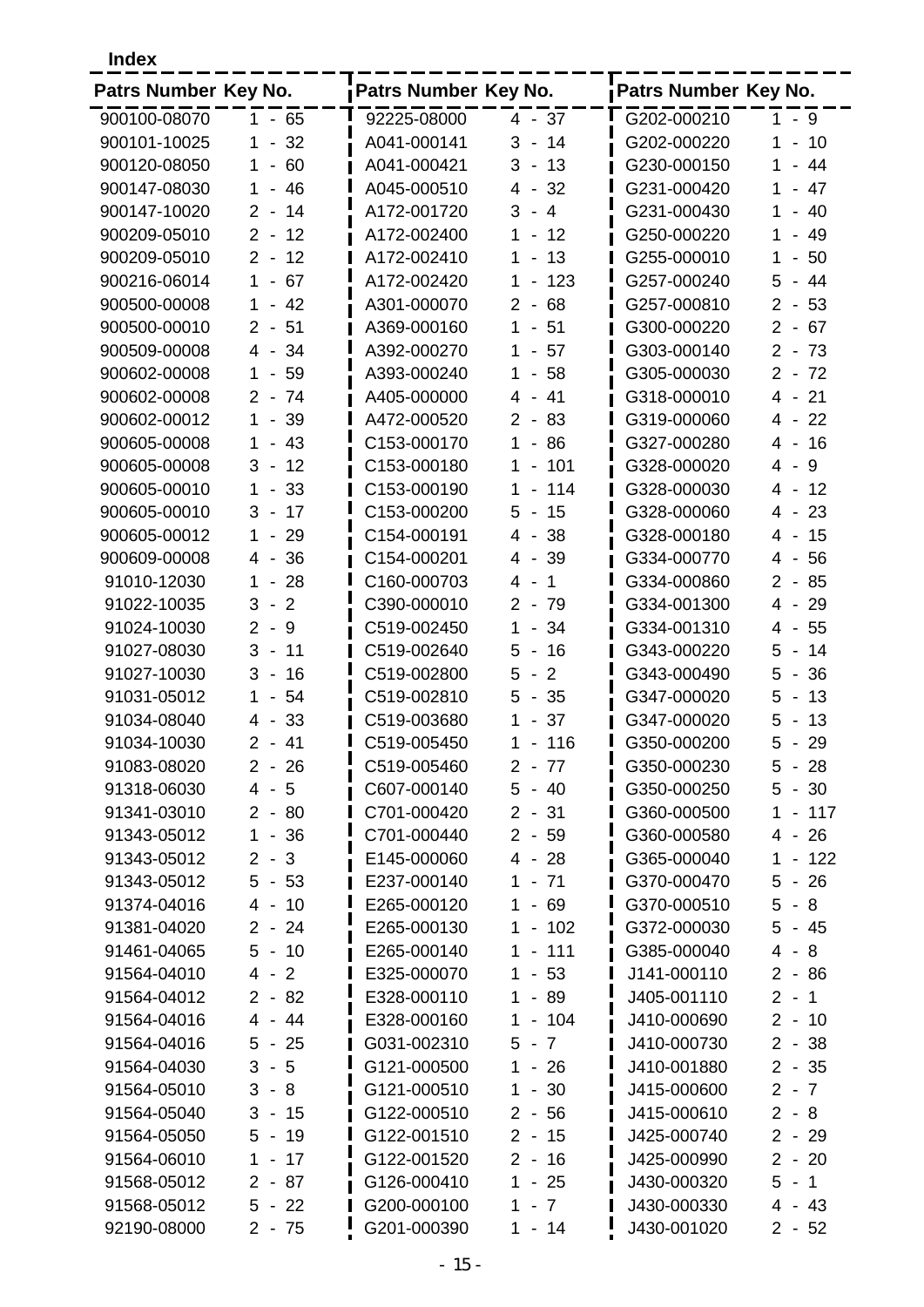**Index**

| Patrs Number Key No. |                                                  | Patrs Number Key No. |                                                    | Patrs Number Key No. |                                                  |
|----------------------|--------------------------------------------------|----------------------|----------------------------------------------------|----------------------|--------------------------------------------------|
| J465-000480          | $2 - 34$                                         | M402-000040          | $2 - 28$                                           | V187-000100          | $1 - 70$                                         |
| J470-002130          | $2 -$<br>64                                      | M404-000440          | $2 - 55$                                           | V187-000110          | 88<br>1<br>$\overline{\phantom{0}}$              |
| J470-004490          | $\overline{7}$<br>3<br>$\overline{\phantom{a}}$  | M404-000460          | 58<br>$\overline{2}$<br>$\overline{\phantom{a}}$   | V187-000120          | 112<br>1<br>$\blacksquare$                       |
| J470-006030          | $\overline{2}$<br>5<br>$\sim$                    | M406-000510          | $2 -$<br>63                                        | V187-000150          | 103<br>1<br>$\overline{a}$                       |
| J470-006150          | $\overline{2}$<br>65<br>$\sim$                   | M409-000030          | $\overline{2}$<br>-46<br>$\blacksquare$            | V187-000160          | 113<br>1                                         |
| J470-006160          | $\overline{2}$<br>66<br>$\blacksquare$           | M415-000360          | $\overline{2}$<br>37<br>$\blacksquare$             | V203-001730          | 118<br>1<br>$\blacksquare$                       |
| J471-000380          | $\overline{2}$<br>21<br>$\blacksquare$           | M416-000000          | 5<br>6<br>$\overline{\phantom{a}}$                 | V204-001090          | 19<br>1<br>$\overline{a}$                        |
| J471-000390          | $\overline{2}$<br>22<br>$\overline{\phantom{a}}$ | M416-000010          | 1<br>35<br>$\overline{\phantom{a}}$                | V204-001090          | $\overline{2}$<br>17<br>$\overline{\phantom{a}}$ |
| J480-000210          | $\overline{2}$<br>42<br>$\blacksquare$           | M416-000010          | $\overline{2}$<br>$\overline{2}$<br>$\blacksquare$ | V204-001090          | 5<br>3<br>$\sim$                                 |
| J480-000230          | $\overline{2}$<br>40<br>$\blacksquare$           | M416-000010          | 5<br>52<br>$\overline{\phantom{a}}$                | V205-001120          | 87<br>$\mathbf 1$<br>$\blacksquare$              |
| J480-000240          | $\overline{2}$<br>43<br>$\overline{\phantom{a}}$ | M416-000040          | 63<br>1<br>$\overline{\phantom{0}}$                | V205-001120          | 6<br>2<br>$\sim$                                 |
| J485-000240          | $\overline{2}$<br>11<br>$\blacksquare$           | M416-000040          | 3<br>4<br>$\blacksquare$                           | V205-001170          | 1<br>18<br>$\blacksquare$                        |
| J485-000250          | $\overline{2}$<br>25<br>$\blacksquare$           | M417-000220          | $\overline{2}$<br>33<br>$\blacksquare$             | V205-001170          | 54<br>$\overline{2}$<br>$\sim$                   |
| J485-000260          | 2<br>27<br>$\blacksquare$                        | M418-000070          | $\overline{2}$<br>39<br>$\blacksquare$             | V206-000580          | $\mathbf 1$<br>115<br>$\overline{a}$             |
| J485-000270          | $\overline{2}$<br>32<br>$\blacksquare$           | M470-000340          | 78<br>$\overline{2}$<br>$\blacksquare$             | V207-000100          | 38<br>1<br>$\blacksquare$                        |
| J485-000280          | 47<br>$\overline{2}$<br>$\sim$                   | M470-001830          | 2<br>19<br>$\blacksquare$                          | V240-000140          | $\overline{2}$<br>76<br>$\overline{\phantom{a}}$ |
| K210-000080          | 1<br>119                                         | M470-001840          | $\overline{2}$<br>18<br>$\blacksquare$             | V252-000540          | 17<br>5<br>$\overline{\phantom{a}}$              |
| K221-000030          | 52<br>1                                          | M470-001850          | $\overline{2}$<br>48<br>$\overline{\phantom{a}}$   | V252-000550          | 5<br>12<br>$\overline{\phantom{a}}$              |
| K400-001820          | 76<br>1<br>$\overline{\phantom{a}}$              | M601-000170          | 1<br>106<br>$\overline{\phantom{0}}$               | V261-000010          | $\overline{2}$<br>81<br>$\blacksquare$           |
| K400-001820          | 109<br>1                                         | M608-000040          | 8<br>1<br>$\overline{\phantom{a}}$                 | V262-000190          | $\overline{4}$<br>13<br>$\overline{\phantom{a}}$ |
| K400-001840          | 75<br>$\mathbf 1$<br>$\overline{\phantom{a}}$    | M702-000040          | 5<br>51<br>$\overline{\phantom{a}}$                | V263-000330          | $\overline{2}$<br>30<br>$\overline{\phantom{a}}$ |
| K400-001850          | $\mathbf{1}$<br>73<br>$\overline{\phantom{a}}$   | M703-000020          | 3<br>6<br>$\overline{\phantom{a}}$                 | V264-000220          | $\mathbf{1}$<br>11<br>$\blacksquare$             |
| K400-001860          | 77<br>1<br>$\blacksquare$                        | M704-000650          | 4<br>$-47$                                         | V264-000220          | $\overline{2}$<br>57<br>$\overline{\phantom{a}}$ |
| K400-001890          | 107<br>1                                         | M704-000660          | $\overline{4}$<br>$-48$                            | V264-000220          | 5<br>46<br>$\sim$                                |
| K400-001950          | 108<br>1                                         | M704-000670          | $-49$<br>4                                         | V265-000290          | $\overline{2}$<br>62<br>$\overline{\phantom{a}}$ |
| K401-000530          | 72<br>1<br>-                                     | M704-000680          | 51<br>4<br>$\overline{\phantom{a}}$                | V265-000300          | 35<br>4 -                                        |
| K403-000060          | 99<br>1<br>$\overline{\phantom{a}}$              | M704-000730          | $\overline{2}$<br>95<br>$\overline{\phantom{a}}$   | V265-000310          | $2 -$<br>71                                      |
| M102-000111          | 3<br>9                                           | M704-000970          | 90<br>$\overline{2}$<br>$\overline{\phantom{a}}$   | V299-000480          | $\overline{2}$<br>44<br>$\overline{\phantom{a}}$ |
| M108-000030          | 5<br>$-23$                                       | M704-001400          | $2 - 93$                                           | V324-000010          | 6<br>4<br>$\sim$                                 |
| M109-000120          | 19<br>4 -                                        | M705-000240          | $2 - 91$                                           | V375-000400          | $2 - 13$                                         |
| M109-000140          | $4 - 17$                                         | M707-000050          | $4 - 52$                                           | V375-000410          | $2 - 50$                                         |
| M109-000210          | $4 - 20$                                         | M707-000060          | $2 - 94$                                           | V375-000420          | $5 -$<br>9                                       |
| M109-000230          | 18<br>4<br>$\sim$                                | M707-000070          | $2 - 92$                                           | V376-002010          | 27<br>1<br>$\blacksquare$                        |
| M110-000040          | 5<br>11<br>$\blacksquare$                        | M707-000080          | $4 - 50$                                           | V376-002020          | 31<br>1<br>$\blacksquare$                        |
| M111-000400          | 5<br>- 24                                        | M707-000090          | $4 - 53$                                           | V404-000140          | $2 - 4$                                          |
| M111-000440          | 4<br>- 42                                        | M707-000100          | 4 - 54                                             | V420-003020          | 1<br>$-55$                                       |
| M111-001110          | $-40$<br>4                                       | M707-000320          | 4 - 59                                             | V420-003030          | 56<br>1.<br>$\overline{\phantom{a}}$             |
| M112-000010          | $-27$<br>4                                       | M707-000330          | $-58$<br>4                                         | V420-003070          | $\overline{2}$<br>23<br>$\blacksquare$           |
| M126-000000          | $-38$<br>5                                       | V104-001700          | 1<br>- 45                                          | V420-003080          | $2 - 49$                                         |
| M126-000040          | 5<br>- 39                                        | V139-000040          | 4<br>- 45                                          | V471-002910          | 110<br>1<br>$\blacksquare$                       |
| M305-000050          | 3<br>1<br>$\blacksquare$                         | V144-000360          | 5<br>$-4$                                          | V471-002920          | 1<br>74<br>$\overline{\phantom{a}}$              |
| M306-000010          | 4<br>11<br>$\blacksquare$                        | V144-000410          | 5<br>$-49$                                         | V475-006090          | 4 -<br>57                                        |
| M308-000250          | 5<br>32<br>$\blacksquare$                        | V144-000420          | 5<br>$-50$                                         | V481-000160          | 2<br>69<br>$\blacksquare$                        |
| M308-000300          | 5<br>- 31                                        | V144-000440          | $\overline{2}$<br>$-36$                            | V486-000240          | 2 -<br>70                                        |
| M310-000060          | 4<br>60<br>$\blacksquare$                        | V144-000530          | $4 - 31$                                           | V490-000810          | 1<br>16<br>$\blacksquare$                        |
| M380-000060          | $2 -$<br>105                                     | V145-000320          | 1<br>$-61$                                         | V490-000810          | 5<br>43<br>$\blacksquare$                        |
| M383-000000          | 104<br>$2 -$                                     | V145-000450          | $\overline{2}$<br>- 84                             | V490-000840          | 5<br>5<br>$\sim$                                 |
| M383-000010          | $-124$<br>1                                      | V162-000520          | $2 - 107$                                          | V495-001660          | 1<br>-81<br>$\blacksquare$                       |
| M383-000020          | $-120$<br>1.                                     | V187-000090          | $-62$<br>1                                         | V495-001670          | $1 - 82$                                         |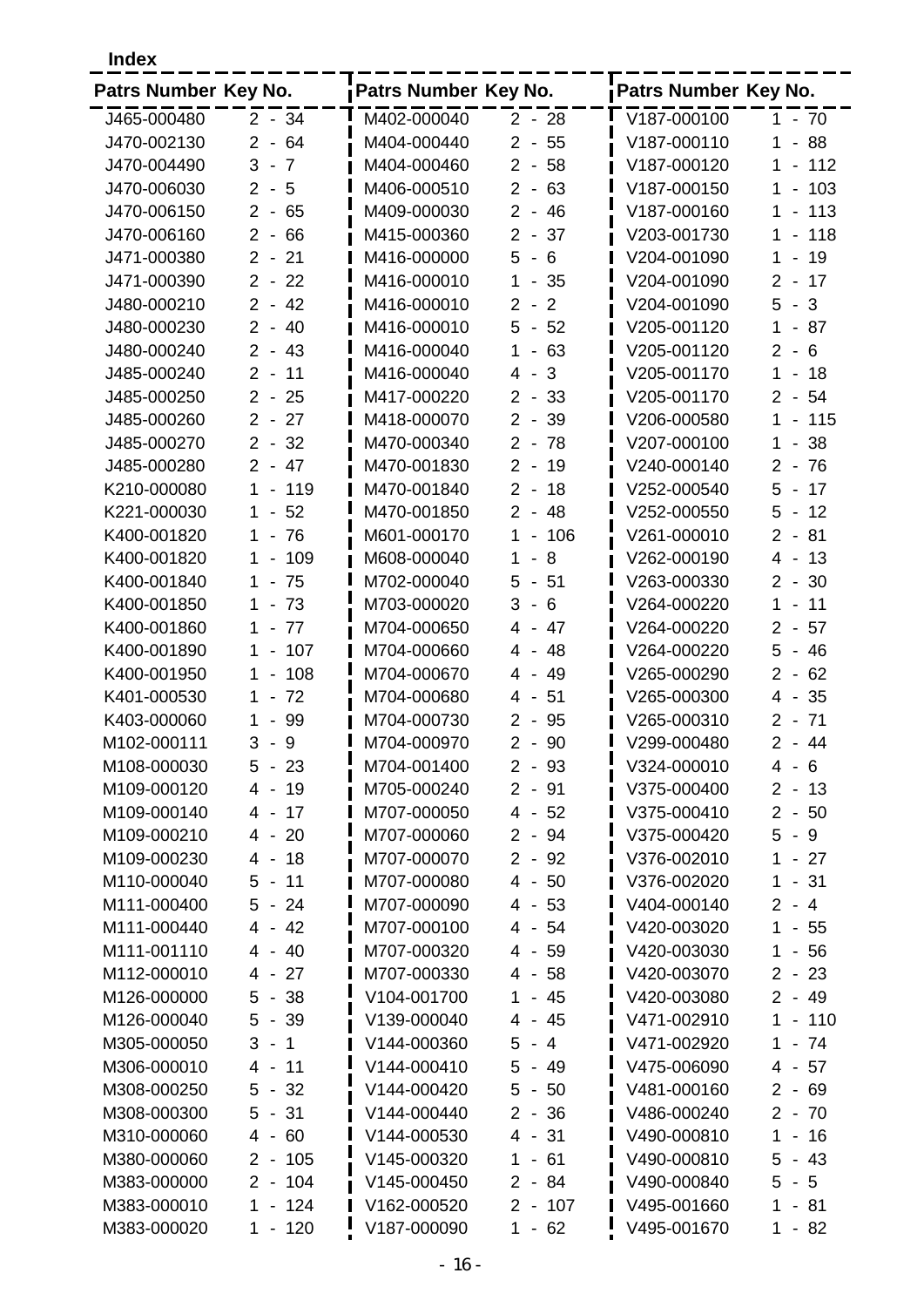#### **Index**

| Patrs Number Key No. |                       | Patrs Number Key No. | Patrs Number Key No. |
|----------------------|-----------------------|----------------------|----------------------|
| V495-001720          | $-100$                |                      |                      |
| V495-002000          | $-48$                 |                      |                      |
| V541-000350          | $2 - 60$              |                      |                      |
| V583-000230          | $2 - 45$              |                      |                      |
| V592-000170          | $3 - 10$              |                      |                      |
| X504-006550          | $2 - 89$              |                      |                      |
| X505-004630          | $2 - 88$              |                      |                      |
| X505-004640          | $2 - 96$              |                      |                      |
| X505-004650          | - 98<br>2             |                      |                      |
| X505-004660          | - 97<br>$\mathcal{P}$ |                      |                      |

П